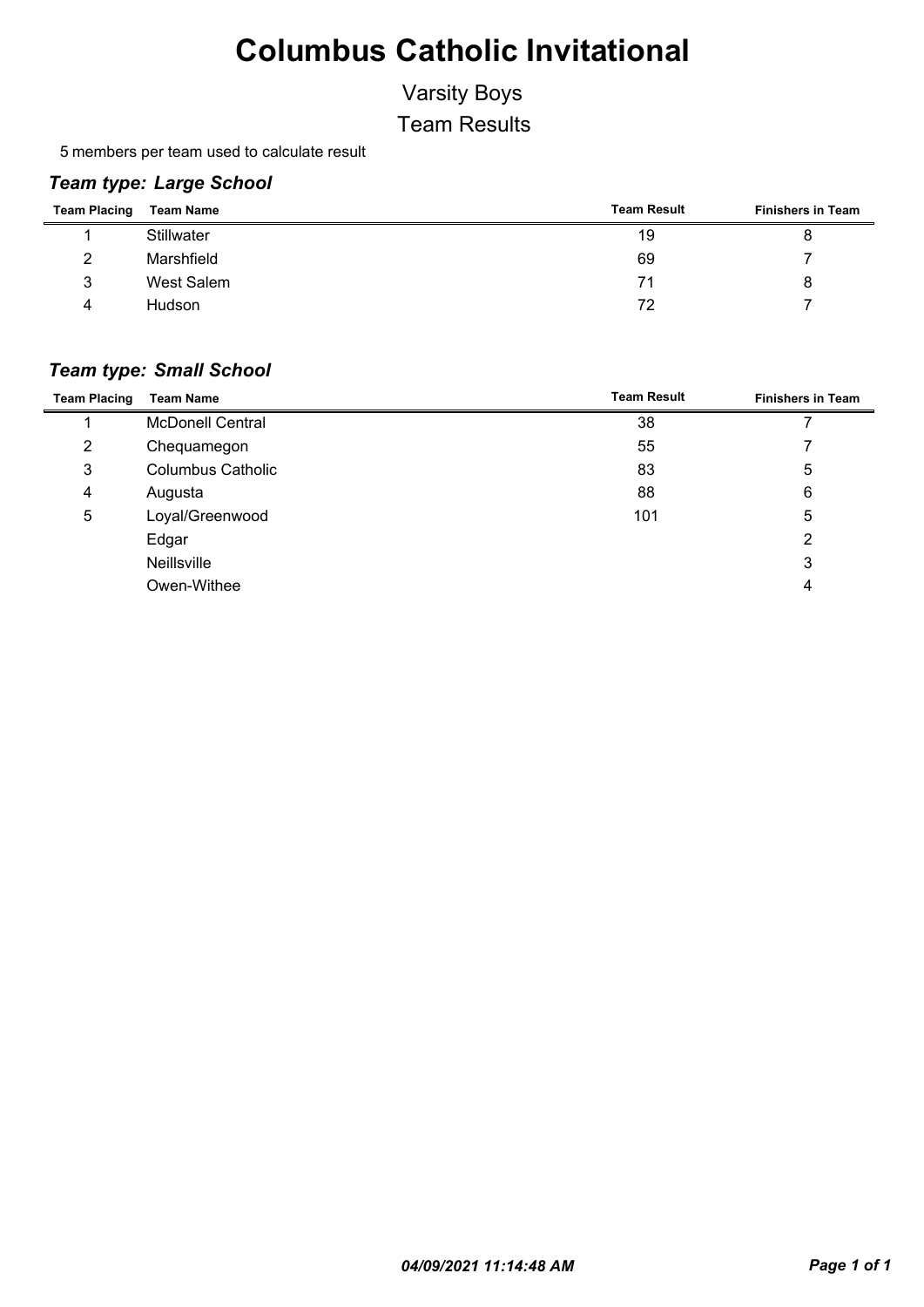Varsity Boys

Overall Results : Large School Male

| <b>Pos</b>     | <b>No</b> | <b>Name</b>               | Team              | <b>Grade</b> | <b>Time</b> | <b>Team</b><br><b>Position</b> | <b>Team</b><br><b>Points</b> | Pace         |
|----------------|-----------|---------------------------|-------------------|--------------|-------------|--------------------------------|------------------------------|--------------|
| 1              | 282       | Adrik Kraftson            | <b>Stillwater</b> |              | 00:16:33.2  | 1                              | 1                            | 5:20 min/m   |
| 2              | 284       | Jon Roux                  | <b>Stillwater</b> |              | 00:16:44.6  | $\overline{\mathbf{2}}$        | $\overline{2}$               | $5:24$ min/m |
| 3              | 170       | Henry Hoerneman           | Marshfield        |              | 00:17:06.6  | 1                              | 3                            | $5:31$ min/m |
| 4              | 281       | Ryan Kilibarda            | Stillwater        |              | 00:17:18.4  | 3                              | 4                            | 5:34 min/m   |
| 5              | 283       | <b>Ryan Potter</b>        | <b>Stillwater</b> |              | 00:17:22.7  | 4                              | 5                            | 5:36 min/m   |
| 6              | 101       | Henry Czupryna            | Hudson            |              | 00:17:27.1  | 1                              | 6                            | $5:37$ min/m |
| $\overline{7}$ | 285       | Mason Vagle               |                   |              |             |                                | $\overline{7}$               |              |
| 8              | 103       | Addisu Haverly            | Stillwater        |              | 00:17:37.3  | 5                              |                              | $5:41$ min/m |
| 9              | 279       | <b>Ethan Foote</b>        | Hudson            |              | 00:17:49.7  | $\mathbf{2}$                   | 8                            | $5:45$ min/m |
|                |           |                           | <b>Stillwater</b> |              | 00:17:55.4  | 6                              | 9                            | 5:46 min/m   |
| 10             | 348       | <b>Brennan Garbers</b>    | <b>West Salem</b> |              | 00:17:59.9  | 1                              | 10                           | 5:48 min/m   |
| 11             | 351       | <b>Vincent Schwarz</b>    | <b>West Salem</b> |              | 00:18:09.6  | 2                              | 11                           | $5:51$ min/m |
| 12             | 173       | Graham Lonsdale           | Marshfield        |              | 00:18:18.9  | $\mathbf 2$                    | 12                           | $5:54$ min/m |
| 13             | 354       | Max Wolf                  | <b>West Salem</b> |              | 00:18:23.6  | 3                              | 13                           | 5:56 min/m   |
| 14             | 286       | Max Vagle                 | Stillwater        |              | 00:18:24.9  | 7                              | 14                           | 5:56 min/m   |
| 15             | 168       | <b>Thomas Cashmer</b>     | Marshfield        |              | 00:18:33.4  | 3                              | 15                           | 5:59 min/m   |
| 16             | 107       | <b>Taggert Ruedebusch</b> | Hudson            |              | 00:18:44.1  | 3                              | 16                           | $6:02$ min/m |
| 17             | 280       | Alexander Gardner         | Stillwater        |              | 00:18:45.2  | 8                              | >7                           | $6:02$ min/m |
| 18             | 358       | Dawson Gronemus           | <b>West Salem</b> |              | 00:18:48.4  | 4                              | 17                           | $6:04$ min/m |
| 19             | 172       | James Ketterer            | Marshfield        |              | 00:18:53.2  | 4                              | 18                           | $6:05$ min/m |
| 20             | 106       | Jager Ruedebusch          | Hudson            |              | 00:18:55.4  | 4                              | 19                           | $6:06$ min/m |
| 21             | 347       | Philip Gabrielsen         | <b>West Salem</b> |              | 00:18:59.6  | 5                              | 20                           | $6:07$ min/m |
| 22             | 171       | Owen Hoerneman            | Marshfield        |              | 00:19:06.5  | 5                              | 21                           | $6:09$ min/m |
| 23             | 174       | Jesse Messmann            | Marshfield        |              | 00:19:40.1  | 6                              | 22                           | $6:20$ min/m |
| 24             | 102       | Dominic Drost             | Hudson            |              | 00:19:47.0  | 5                              | 23                           | $6:22$ min/m |
| 25             | 105       | Jack Olson                | Hudson            |              | 00:19:50.6  | 6                              | 24                           | $6:24$ min/m |
| 26             | 104       | Noah Lawrence             | Hudson            |              | 00:19:57.6  | 7                              | 25                           | $6:26$ min/m |
| 27             | 350       | <b>Brady Scallon</b>      | <b>West Salem</b> |              | 00:20:08.4  | 6                              | 26                           | $6:29$ min/m |
| 28             | 352       | Tom Stenberg              | <b>West Salem</b> |              | 00:20:17.4  | 7                              | 27                           | $6:32$ min/m |
| 29             | 349       | Carter Quackenbush        | <b>West Salem</b> |              | 00:20:37.4  | 8                              | >7                           | $6:39$ min/m |
| 30             | 169       | Kennan Chojnacki          | Marshfield        |              | 00:20:52.9  | $\overline{7}$                 | 28                           | $6:44$ min/m |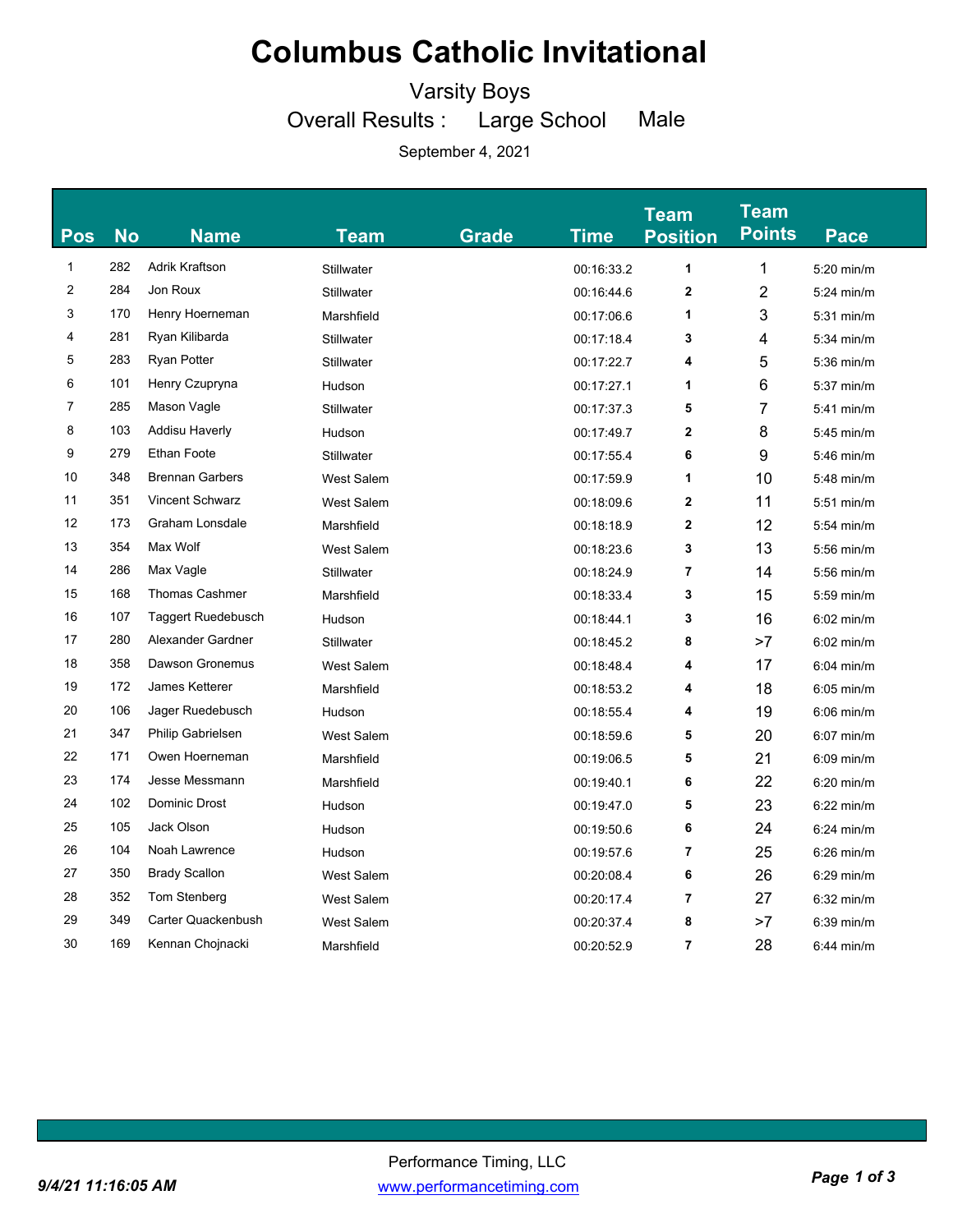Varsity Boys

Overall Results : Small School Male

| <b>Pos</b> | <b>No</b> | <b>Name</b>              | Team                     | Grade | <b>Time</b> | <b>Team</b><br><b>Position</b> | <b>Team</b><br><b>Points</b> | Pace         |
|------------|-----------|--------------------------|--------------------------|-------|-------------|--------------------------------|------------------------------|--------------|
| 1          | 210       | Dan Anderson             | McDonell Central         |       | 00:17:00.0  | 1                              | 1                            | $5:29$ min/m |
| 2          | 56        | <b>Andrew Scheer</b>     | <b>Columbus Catholic</b> |       | 00:17:39.1  | 1                              | $\overline{2}$               | $5:41$ min/m |
| 3          | 57        | <b>Isaac Scheer</b>      | <b>Columbus Catholic</b> |       | 00:18:14.7  | 2                              | 3                            | $5:53$ min/m |
| 4          | 258       | <b>Taytor Lowry</b>      | Neillsville              |       | 00:18:22.1  | 1                              | <5                           | $5:55$ min/m |
| 5          | 986       | Kyle Shult               | Augusta                  |       | 00:18:37.1  | 1                              | 4                            | $6:00$ min/m |
| 6          | 215       | <b>Eddie Mittermeyer</b> | <b>McDonell Central</b>  |       | 00:19:17.4  | 2                              | 5                            | $6:13$ min/m |
| 7          | 121       | Avrey Horvath            | Loyal/Greenwood          |       | 00:19:22.9  | 1                              | 6                            | $6:15$ min/m |
| 8          | 216       | Paul Pfeifer             | <b>McDonell Central</b>  |       | 00:19:31.6  | 3                              | 7                            | $6:17$ min/m |
| 9          | 24        | Gabe Oswald              | Chequamegon              |       | 00:19:45.1  | 1                              | 8                            | $6:22$ min/m |
| 10         | 21        | Jacob Hilgart            | Chequamegon              |       | 00:19:52.3  | 2                              | 9                            | $6:24$ min/m |
| 11         | 23        | Aiden Miesbauer          | Chequamegon              |       | 00:19:56.4  | 3                              | 10                           | $6:25$ min/m |
| 12         | 213       | Corbin Holm              | <b>McDonell Central</b>  |       | 00:20:12.4  | 4                              | 11                           | $6:31$ min/m |
| 13         | 984       | Devin Molinaro           | Augusta                  |       | 00:20:22.6  | 2                              | 12                           | $6:34$ min/m |
| 14         | 43        | <b>Tristan Pankratz</b>  | Chequamegon              |       | 00:20:28.4  | 4                              | 13                           | $6:36$ min/m |
| 15         | 211       | Harrison Bullard         | <b>McDonell Central</b>  |       | 00:20:29.9  | 5                              | 14                           | $6:36$ min/m |
| 16         | 25        | Andrew Schienebeck       | Chequamegon              |       | 00:20:35.4  | 5                              | 15                           | $6:38$ min/m |
| 17         | 20        | <b>Isaiah Dietz</b>      | Chequamegon              |       | 00:20:41.9  | 6                              | 16                           | $6:40$ min/m |
| 18         | 257       | Landon Kummer            | Neillsville              |       | 00:20:46.9  | 2                              | $5$                          | $6:42$ min/m |
| 19         | 22        | <b>Grant Kief</b>        | Chequamegon              |       | 00:20:52.6  | 7                              | 17                           | $6:44$ min/m |
| 20         | 212       | Keagan Galvez            | <b>McDonell Central</b>  |       | 00:20:56.1  | 6                              | 18                           | $6:45$ min/m |
| 21         | 214       | Aidan Misfeldt           | <b>McDonell Central</b>  |       | 00:21:08.1  | 7                              | 19                           | $6:49$ min/m |
| 22         | 256       | Will Drinka              | Neillsville              |       | 00:21:12.2  | 3                              | $5$                          | $6:50$ min/m |
| 23         | 123       | <b>Ashtin Palms</b>      | Loyal/Greenwood          |       | 00:21:20.6  | 2                              | 20                           | $6:53$ min/m |
| 24         | 366       | <b>Quinn Hatlestad</b>   | Owen-Withee              | 10    | 00:21:30.3  | 1                              | $5$                          | $6:56$ min/m |
| 25         | 983       | Drew Jacobs              | Augusta                  |       | 00:22:11.4  | 3                              | 21                           | $7:09$ min/m |
| 26         | 987       | Damian Sovereign         | Augusta                  |       | 00:22:14.2  | 4                              | 22                           | $7:10$ min/m |
| 27         | 55        | Drew Lang                | <b>Columbus Catholic</b> |       | 00:22:16.1  | 3                              | 23                           | $7:11$ min/m |
| 28         | 118       | Cody Eckes               | Loyal/Greenwood          |       | 00:22:24.9  | 3                              | 24                           | $7:13$ min/m |
| 29         | 91        | Ethan Sondelski          | Edgar                    |       | 00:22:48.9  | 1                              | $5$                          | 7:21 min/m   |
| 30         | 119       | Dylan Eckes              | Loyal/Greenwood          |       | 00:23:21.1  | 4                              | 25                           | $7:31$ min/m |
| 31         | 122       | Micha Kayhart            | Loyal/Greenwood          |       | 00:23:28.0  | 5                              | 26                           | 7:34 min/m   |
| 32         | 54        | Mark Fieweger            | <b>Columbus Catholic</b> |       | 00:23:50.2  | 4                              | 27                           | $7:41$ min/m |
| 33         | 274       | Gage Hanson              | Owen-Withee              |       | 00:24:18.0  | 2                              | $5$                          | $7:50$ min/m |
| 34         | 53        | Derek Fieber             | <b>Columbus Catholic</b> |       | 00:24:57.8  | 5                              | 28                           | 8:03 min/m   |
| 35         | 90        | Issac Halama             | Edgar                    |       | 00:25:10.4  | 2                              | $5$                          | 8:07 min/m   |
| 36         | 275       | Vincent Henke            | Owen-Withee              |       | 00:25:10.4  | 3                              | $5$                          | 8:07 min/m   |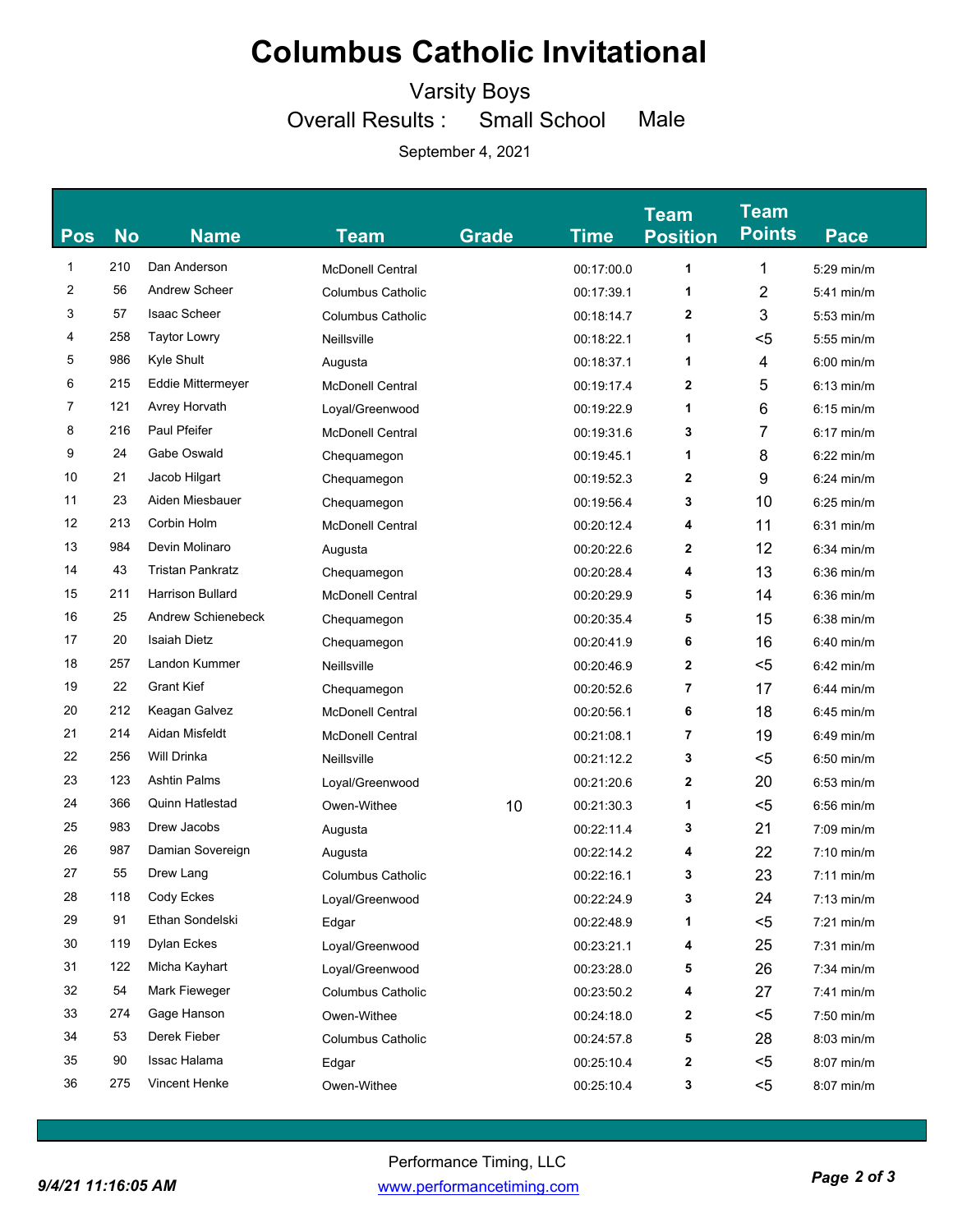Varsity Boys

Overall Results : Small School Male

| <b>Pos</b> | <b>No</b> | <b>Name</b>            | Team        | <b>Grade</b> | Time       | <b>Team</b><br><b>Position</b> | Team<br><b>Points</b> | Pace         |
|------------|-----------|------------------------|-------------|--------------|------------|--------------------------------|-----------------------|--------------|
| 37         | 982       | Matt Cork              | Augusta     |              | 00:27:12.9 | 5                              | 29                    | $8:46$ min/m |
| 38         | 985       | <b>Preston Schafer</b> | Augusta     |              | 00:27:15.1 | 6                              | 30                    | $8:47$ min/m |
| 39         | 276       | Roy Stinson            | Owen-Withee |              | 00:27:30.4 | 4                              | <5                    | $8:52$ min/m |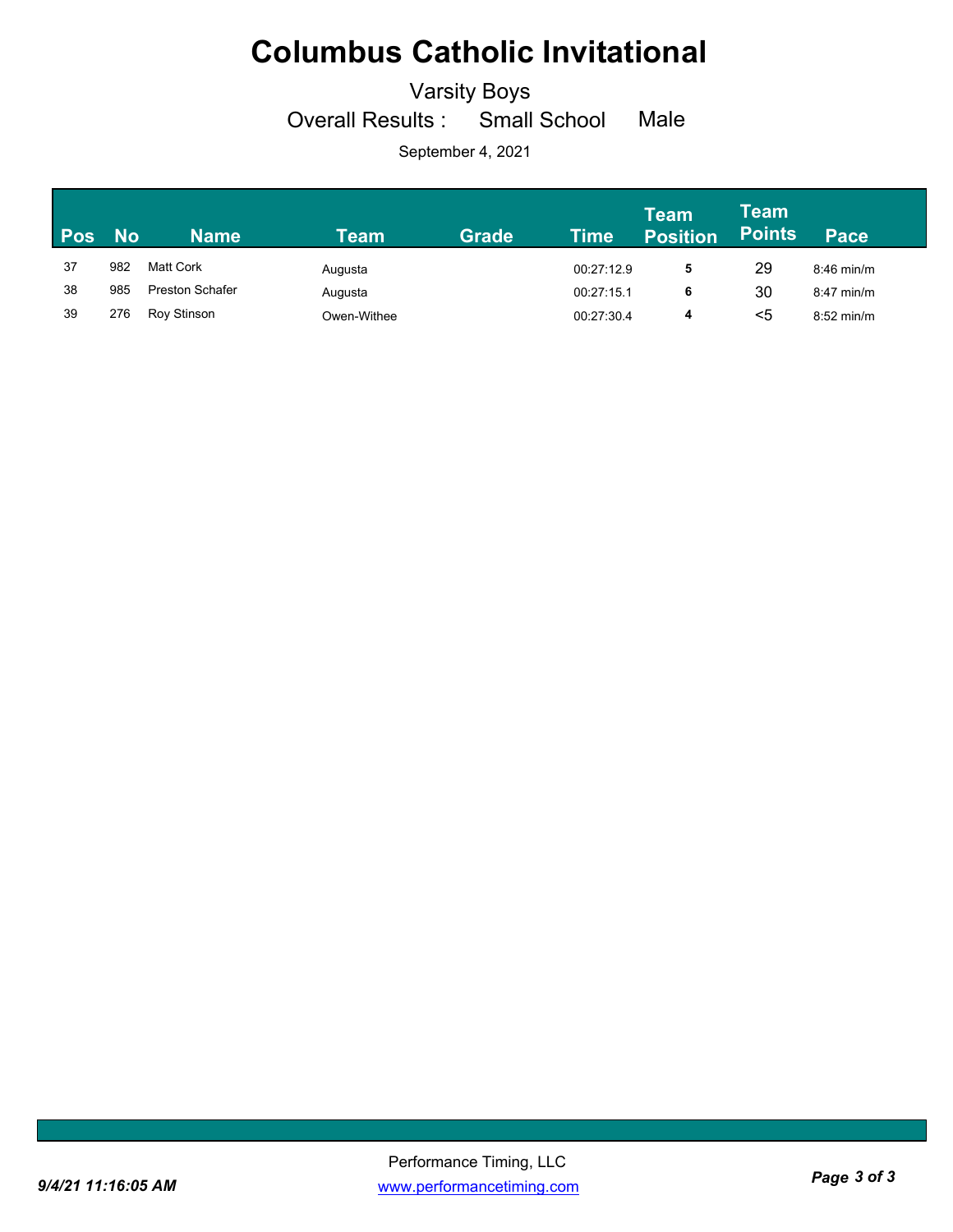### Varsity Boys Overall Results : Male

| Pos | No  | Name                   | School                   | <b>Division</b> | <b>Divison</b><br>Place | <b>Time</b> | Team<br><b>Position</b> | Team<br><b>Points</b>    | time back   |
|-----|-----|------------------------|--------------------------|-----------------|-------------------------|-------------|-------------------------|--------------------------|-------------|
| 1   | 282 | Adrik Kraftson         | Stillwater               | arge Schoo.     | 1                       | 00:16:33.2  | 1                       | 1                        | $+00:00:00$ |
| 2   | 284 | Jon Roux               | Stillwater               | arge Schoo      | $\overline{2}$          | 00:16:44.6  | 2                       | $\overline{2}$           | $+00.00:12$ |
| 3   | 210 | Dan Anderson           | <b>McDonell Central</b>  | Small Schoo     | 1                       | 00:17:00.0  | 1                       | 1                        | $+00.00:00$ |
| 4   | 170 | Henry Hoerneman        | Marshfield               | arge Schoo      | 3                       | 00:17:06.6  | 1                       | $\mathbf{3}$             | $+00:00:34$ |
| 5   | 281 | Ryan Kilibarda         | Stillwater               | arge Schoo      | 4                       | 00:17:18.4  | 3                       | 4                        | $+00.00.46$ |
| 6   | 283 | <b>Ryan Potter</b>     | <b>Stillwater</b>        | .arge Schoo     | 5                       | 00:17:22.7  | 4                       | 5                        | $+00.00:50$ |
| 7   | 101 | Henry Czupryna         | Hudson                   | arge Schoo      | 6                       | 00:17:27.1  | 1                       | 6                        | $+00.00.54$ |
| 8   | 285 | Mason Vagle            | Stillwater               | .arge Schoo     | 7                       | 00:17:37.3  | 5                       | $\overline{7}$           | $+00.01.05$ |
| 9   | 56  | <b>Andrew Scheer</b>   | <b>Columbus Catholic</b> | 3mall Schoo     | 2                       | 00:17:39.1  | 1                       | $\overline{2}$           | $+00.00.40$ |
| 10  | 103 | <b>Addisu Haverly</b>  | Hudson                   | arge Schoo      | 8                       | 00:17:49.7  | 2                       | 8                        | $+00.01:17$ |
| 11  | 279 | <b>Ethan Foote</b>     | Stillwater               | arge Schoo      | 9                       | 00:17:55.4  | 6                       | 9                        | $+00.01.23$ |
| 12  | 348 | <b>Brennan Garbers</b> | <b>West Salem</b>        | arge Schoo      | 10                      | 00:17:59.9  | 1                       | 10                       | $+00:01:27$ |
| 13  | 351 | <b>Vincent Schwarz</b> | <b>West Salem</b>        | arge Schoo      | 11                      | 00:18:09.6  | 2                       | 11                       | $+00.01.37$ |
| 14  | 57  | <b>Isaac Scheer</b>    | <b>Columbus Catholic</b> | Small Schoo     | 3                       | 00:18:14.7  | 2                       | 3                        | $+00.01.15$ |
| 15  | 173 | Graham Lonsdale        | Marshfield               | .arge Schoo     | 12                      | 00:18:18.9  | 2                       | 12                       | $+00.01.46$ |
| 16  | 258 | <b>Taytor Lowry</b>    | Neillsville              | 3mall Schoo     | 4                       | 00:18:22.1  | 1                       | $5$                      | $+00.01.23$ |
| 17  | 354 | Max Wolf               | <b>West Salem</b>        | .arge Schoo     | 13                      | 00:18:23.6  | 3                       | 13                       | $+00:01:51$ |
| 18  | 286 | Max Vagle              | Stillwater               | arge Schoo      | 14                      | 00:18:24.9  | 7                       | 14                       | $+00.01.52$ |
| 19  | 168 | <b>Thomas Cashmer</b>  | Marshfield               | arge Schoo      | 15                      | 00:18:33.4  | 3                       | 15                       | $+00:02:01$ |
| 20  | 986 | Kyle Shult             | Augusta                  | Small Schoo     | 5                       | 00:18:37.1  | 1                       | $\overline{\mathcal{A}}$ | $+00.01.38$ |
| 21  | 107 | Taggert Ruedebusch     | Hudson                   | arge Schoo      | 16                      | 00:18:44.1  | 3                       | 16                       | $+00:02:11$ |
| 22  | 280 | Alexander Gardner      | <b>Stillwater</b>        | .arge Schoo     | 17                      | 00:18:45.2  | 8                       | >7                       | $+00:02:13$ |
| 23  | 358 | <b>Dawson Gronemus</b> | <b>West Salem</b>        | arge Schoo      | 18                      | 00:18:48.4  | 4                       | 17                       | $+00.02:16$ |
| 24  | 172 | <b>James Ketterer</b>  | Marshfield               | arge Schoo      | 19                      | 00:18:53.2  | 4                       | 18                       | $+00:02:21$ |
| 25  | 106 | Jager Ruedebusch       | Hudson                   | arge Schoo      | 20                      | 00:18:55.4  | 4                       | 19                       | $+00:02:23$ |
| 26  | 347 | Philip Gabrielsen      | West Salem               | arge Schoo      | 21                      | 00:18:59.6  | 5                       | 20                       | $+00:02:27$ |
| 27  | 171 | Owen Hoerneman         | Marshfield               | .arge Schoo     | 22                      | 00:19:06.5  | 5                       | 21                       | $+00:02:34$ |
| 28  | 215 | Eddie Mittermeyer      | <b>McDonell Central</b>  | 3mall Schoo     | 6                       | 00:19:17.4  | 2                       | $\,$ 5 $\,$              | $+00:02:18$ |
| 29  | 121 | Avrey Horvath          | Loyal/Greenwood          | Small Schoo     | 7                       | 00:19:22.9  | 1                       | $\,6$                    | $+00:02:23$ |
| 30  | 216 | Paul Pfeifer           | <b>McDonell Central</b>  | Small Schoo     | 8                       | 00:19:31.6  | 3                       | $\overline{7}$           | $+00:02:32$ |
| 31  | 174 | Jesse Messmann         | Marshfield               | arge Schoo      | 23                      | 00:19:40.1  | 6                       | 22                       | $+00:03:07$ |
| 32  | 24  | Gabe Oswald            | Chequamegon              | 3mall Schoo     | 9                       | 00:19:45.1  | 1                       | 8                        | $+00:02:46$ |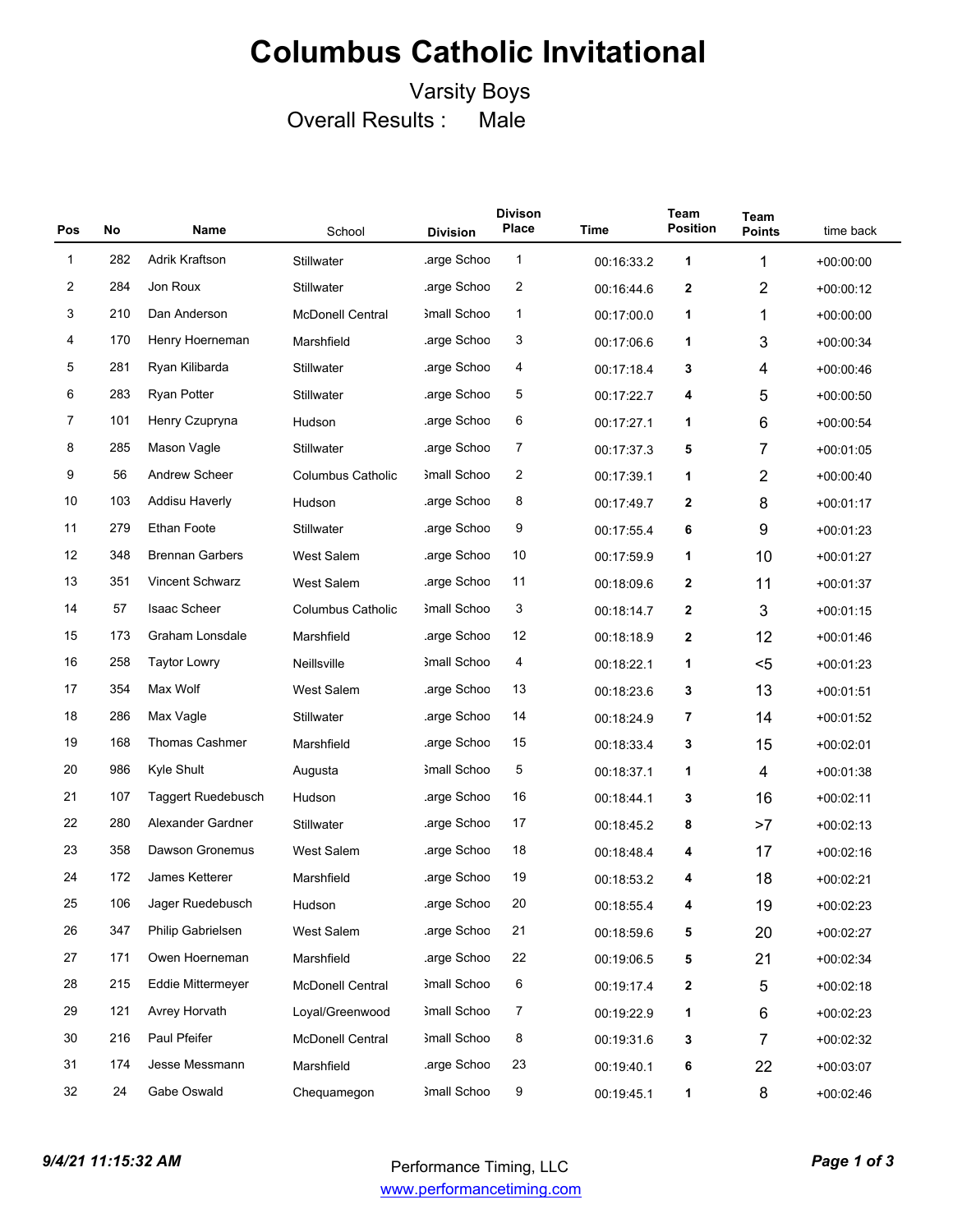### Varsity Boys Overall Results : Male

| Pos | No  | Name                    | School                   | <b>Division</b>    | <b>Divison</b><br>Place | <b>Time</b> | Team<br><b>Position</b> | Team<br><b>Points</b> | time back   |
|-----|-----|-------------------------|--------------------------|--------------------|-------------------------|-------------|-------------------------|-----------------------|-------------|
| 33  | 102 | Dominic Drost           | Hudson                   | arge Schoo         | 24                      | 00:19:47.0  | 5                       | 23                    | $+00:03:14$ |
| 34  | 105 | Jack Olson              | Hudson                   | arge Schoo         | 25                      | 00:19:50.6  | 6                       | 24                    | $+00.03:18$ |
| 35  | 21  | Jacob Hilgart           | Chequamegon              | 3mall Schoo        | 10                      | 00:19:52.3  | $\mathbf{2}$            | 9                     | $+00.02:53$ |
| 36  | 23  | Aiden Miesbauer         | Chequamegon              | 3mall Schoo        | 11                      | 00:19:56.4  | 3                       | 10                    | $+00.02.57$ |
| 37  | 104 | Noah Lawrence           | Hudson                   | .arge Schoo        | 26                      | 00:19:57.6  | 7                       | 25                    | $+00.03:25$ |
| 38  | 350 | <b>Brady Scallon</b>    | <b>West Salem</b>        | arge Schoo         | 27                      | 00:20:08.4  | 6                       | 26                    | $+00.03.36$ |
| 39  | 213 | Corbin Holm             | <b>McDonell Central</b>  | <b>Small Schoo</b> | 12                      | 00:20:12.4  | 4                       | 11                    | $+00.03:13$ |
| 40  | 352 | Tom Stenberg            | <b>West Salem</b>        | arge Schoo         | 28                      | 00:20:17.4  | 7                       | 27                    | $+00.03.45$ |
| 41  | 984 | Devin Molinaro          | Augusta                  | 3mall Schoo        | 13                      | 00:20:22.6  | 2                       | 12                    | $+00.03:23$ |
| 42  | 43  | <b>Tristan Pankratz</b> | Chequamegon              | 3mall Schoo        | 14                      | 00:20:28.4  | 4                       | 13                    | $+00.03:29$ |
| 43  | 211 | Harrison Bullard        | <b>McDonell Central</b>  | 3mall Schoo        | 15                      | 00:20:29.9  | 5                       | 14                    | $+00.03:30$ |
| 44  | 25  | Andrew Schienebeck      | Chequamegon              | 3mall Schoo        | 16                      | 00:20:35.4  | 5                       | 15                    | $+00:03:36$ |
| 45  | 349 | Carter Quackenbush      | <b>West Salem</b>        | .arge Schoo        | 29                      | 00:20:37.4  | 8                       | >7                    | $+00.04.05$ |
| 46  | 20  | <b>Isaiah Dietz</b>     | Chequamegon              | 3mall Schoo        | 17                      | 00:20:41.9  | 6                       | 16                    | $+00.03.42$ |
| 47  | 257 | Landon Kummer           | Neillsville              | 3mall Schoo        | 18                      | 00:20:46.9  | 2                       | $5$                   | $+00.03.47$ |
| 48  | 22  | <b>Grant Kief</b>       | Chequamegon              | 3mall Schoo        | 19                      | 00:20:52.6  | 7                       | 17                    | $+00.03.53$ |
| 49  | 169 | Kennan Chojnacki        | Marshfield               | .arge Schoo        | 30                      | 00:20:52.9  | 7                       | 28                    | $+00.04:20$ |
| 50  | 212 | Keagan Galvez           | <b>McDonell Central</b>  | 3mall Schoo        | 20                      | 00:20:56.1  | 6                       | 18                    | $+00.03.57$ |
| 51  | 214 | Aidan Misfeldt          | <b>McDonell Central</b>  | 3mall Schoo        | 21                      | 00:21:08.1  | 7                       | 19                    | $+00.04.09$ |
| 52  | 256 | Will Drinka             | Neillsville              | 3mall Schoo        | 22                      | 00:21:12.2  | 3                       | $5$                   | $+00.04.13$ |
| 53  | 123 | <b>Ashtin Palms</b>     | Loyal/Greenwood          | 3mall Schoo        | 23                      | 00:21:20.6  | $\mathbf{2}$            | 20                    | $+00.04.21$ |
| 54  | 366 | <b>Quinn Hatlestad</b>  | Owen-Withee              | 3mall Schoo        | 24                      | 00:21:30.3  | 1                       | $5$                   | $+00.04.31$ |
| 55  | 983 | Drew Jacobs             | Augusta                  | <b>Small Schoo</b> | 25                      | 00:22:11.4  | 3                       | 21                    | $+00:05:12$ |
| 56  | 987 | Damian Sovereign        | Augusta                  | 3mall Schoo        | 26                      | 00:22:14.2  | 4                       | 22                    | $+00.05:15$ |
| 57  | 55  | Drew Lang               | Columbus Catholic        | Small Schoo        | 27                      | 00:22:16.1  | 3                       | 23                    | $+00:05:17$ |
| 58  | 118 | Cody Eckes              | Loyal/Greenwood          | 3mall Schoo        | 28                      | 00:22:24.9  | 3                       | 24                    | $+00:05:25$ |
| 59  | 91  | Ethan Sondelski         | Edgar                    | 3mall Schoo        | 29                      | 00:22:48.9  | 1                       | $5$                   | $+00:05:49$ |
| 60  | 119 | Dylan Eckes             | Loyal/Greenwood          | 3mall Schoo        | 30                      | 00:23:21.1  | 4                       | 25                    | $+00:06:22$ |
| 61  | 122 | Micha Kayhart           | Loyal/Greenwood          | 3mall Schoo        | 31                      | 00:23:28.0  | 5                       | 26                    | $+00:06:29$ |
| 62  | 54  | Mark Fieweger           | Columbus Catholic        | 3mall Schoo        | 32                      | 00:23:50.2  | 4                       | 27                    | $+00:06:51$ |
| 63  | 274 | Gage Hanson             | Owen-Withee              | 3mall Schoo        | 33                      | 00:24:18.0  | 2                       | $5$                   | $+00:07:19$ |
| 64  | 53  | Derek Fieber            | <b>Columbus Catholic</b> | 3mall Schoo        | 34                      | 00:24:57.8  | 5                       | 28                    | $+00:07:58$ |
| 65  | 90  | Issac Halama            | Edgar                    | 3mall Schoo        | 35                      | 00:25:10.4  | 2                       | $5$                   | $+00:08:11$ |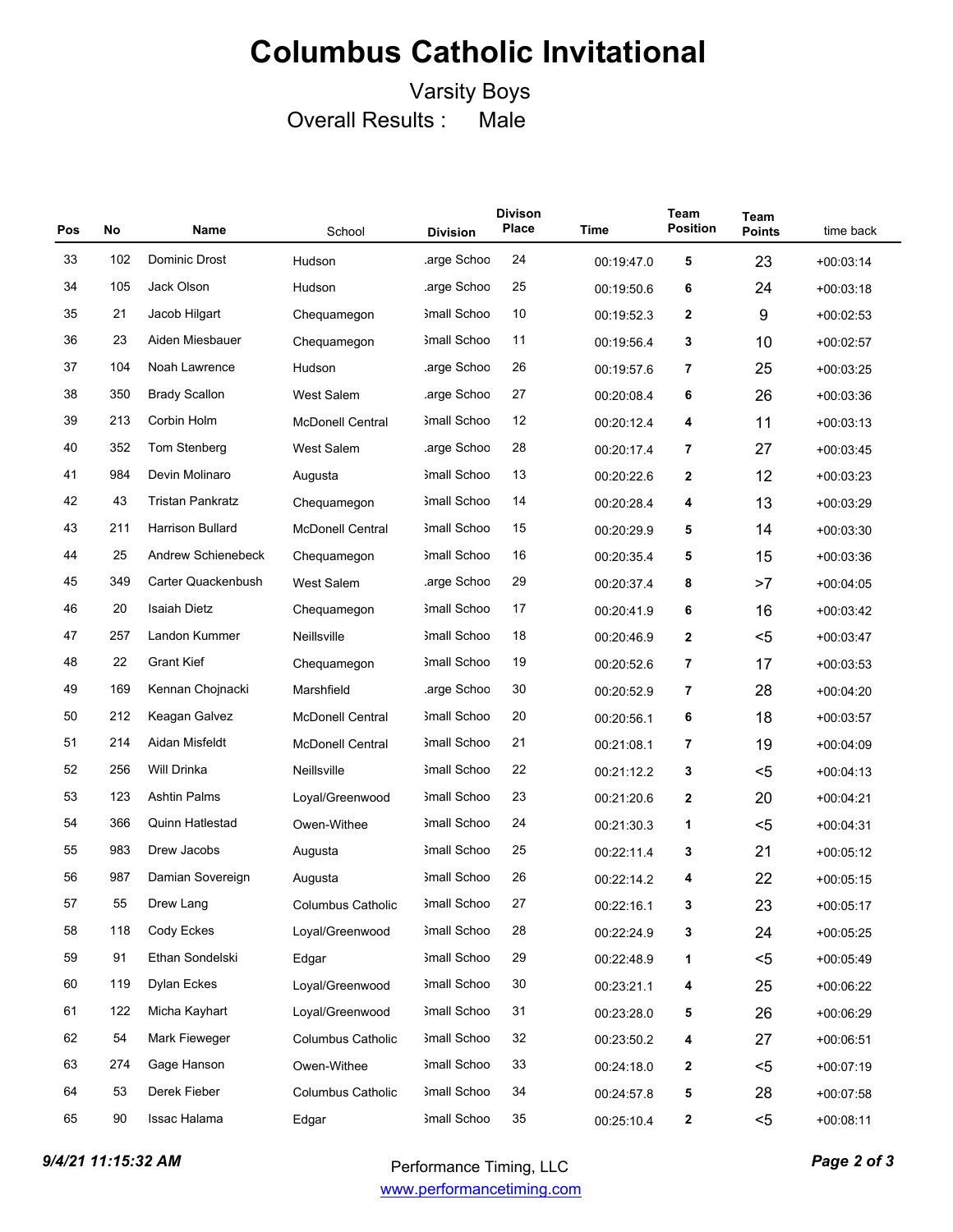### Varsity Boys Overall Results : Male

| Pos | No  | Name                   | School      | <b>Division</b> | <b>Divison</b><br>Place | Time       | Team<br><b>Position</b> | Team<br><b>Points</b> | time back   |
|-----|-----|------------------------|-------------|-----------------|-------------------------|------------|-------------------------|-----------------------|-------------|
| 66  | 275 | Vincent Henke          | Owen-Withee | 3mall Schoo     | 36                      | 00:25:10.4 | 3                       | <5                    | $+00:08:11$ |
| 67  | 982 | Matt Cork              | Augusta     | Small Schoo     | 37                      | 00:27:12.9 | 5                       | 29                    | $+00:10:13$ |
| 68  | 985 | <b>Preston Schafer</b> | Augusta     | Small Schoo     | 38                      | 00:27:15.1 | 6                       | 30                    | $+00.10.16$ |
| 69  | 276 | Roy Stinson            | Owen-Withee | 3mall Schoo     | 39                      | 00:27:30.4 | 4                       | <5                    | $+00:10:31$ |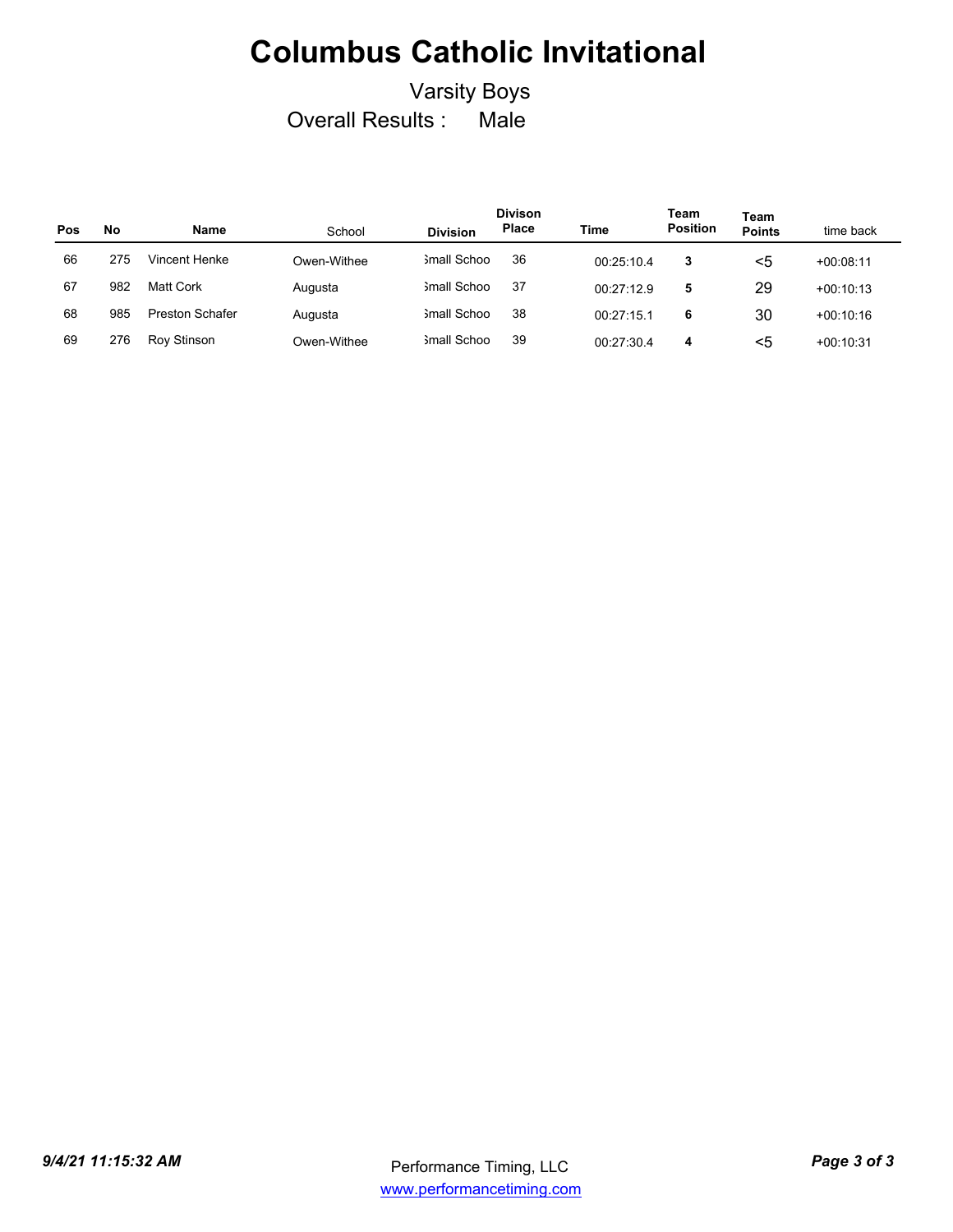## Varsity Girls

Team Results

5 members per team used to calculate result

#### *Team type: Large Schools*

| <b>Team Placing</b> | Team Name  | <b>Team Result</b> | <b>Finishers in Team</b> |
|---------------------|------------|--------------------|--------------------------|
|                     | West Salem | 26                 |                          |
|                     | Marshfield | 29                 |                          |

#### *Team type: Small Schools*

| <b>Team Placing</b> | <b>Team Name</b>         | <b>Team Result</b> | <b>Finishers in Team</b> |
|---------------------|--------------------------|--------------------|--------------------------|
|                     | Chequamegon              | 36                 |                          |
| 2                   | Loyal/Greenwood          | 67                 |                          |
| 3                   | Edgar                    | 69                 |                          |
| 4                   | Augusta                  | 72                 |                          |
| 5                   | <b>McDonell Central</b>  | 114                | 6                        |
| 6                   | <b>Neillsville</b>       | 161                | 6                        |
|                     | <b>Columbus Catholic</b> |                    |                          |
|                     | Owen-Withee              |                    | ◠                        |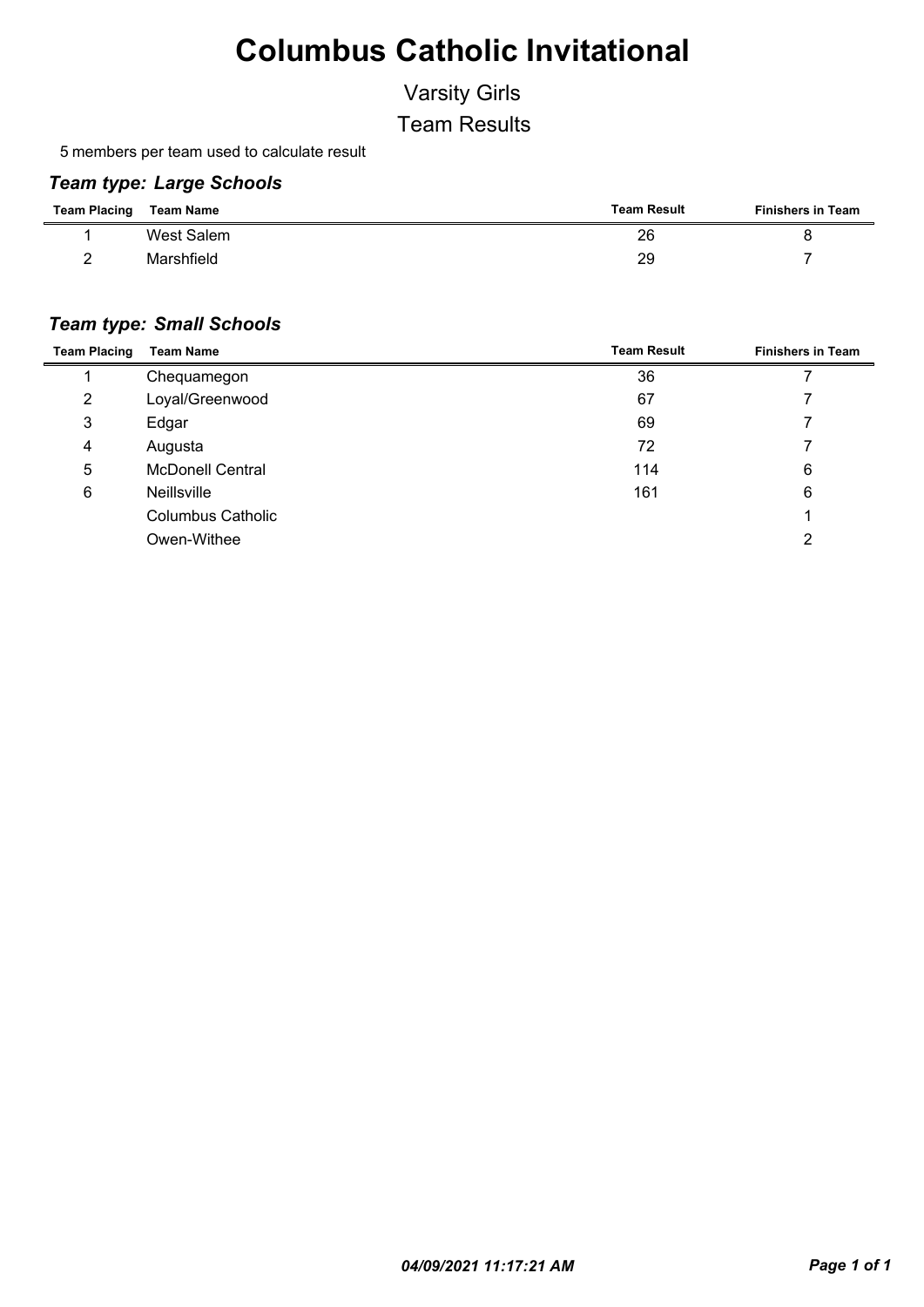Varsity Girls

Overall Results : Large School

Female

| <b>No</b> | <b>Name</b>              | Team              | <b>Grade</b> | Time       | <b>Team</b><br><b>Position</b> | <b>Team</b><br><b>Points</b> | Pace         |
|-----------|--------------------------|-------------------|--------------|------------|--------------------------------|------------------------------|--------------|
| 130       | Eliana Kanitz            | Marshfield        |              | 00:21:35.3 | 1                              | 1                            | $6:57$ min/m |
| 337       | Macey Tauscher           | West Salem        |              | 00:21:49.5 | 1                              | 2                            | $7:02$ min/m |
| 334       | Mia Olson                | West Salem        |              | 00:21:51.1 | 2                              | 3                            | $7:02$ min/m |
| 330       | Alena Donahue            | West Salem        |              | 00:22:09.8 | 3                              | 4                            | $7:08$ min/m |
| 129       | Calleigh Kanitz          | Marshfield        |              | 00:22:14.0 | 2                              | 5                            | $7:10$ min/m |
| 128       | Meghan Jaeger            | Marshfield        |              | 00:22:15.4 | 3                              | 6                            | $7:10$ min/m |
| 335       | Morgan Quackenbush       | <b>West Salem</b> |              | 00:22:19.3 | 4                              | 7                            | $7:12$ min/m |
| 131       | Kairi Kim                | Marshfield        |              | 00:22:27.1 | 4                              | 8                            | $7:14$ min/m |
| 127       | Michaela Dick            | Marshfield        |              | 00:23:19.7 | 5                              | 9                            | $7:31$ min/m |
| 331       | McKenna LaFleur          | West Salem        |              | 00:23:40.0 | 5                              | 10                           | $7:38$ min/m |
| 332       | <b>Madison MacRogers</b> | West Salem        |              | 00:24:17.8 | 6                              | 11                           | $7:50$ min/m |
| 132       | <b>Brooke Sternweis</b>  | Marshfield        |              | 00:24:27.9 | 6                              | 12                           | $7:53$ min/m |
| 333       | Elsa Mitchell            | West Salem        |              | 00:24:53.5 | 7                              | 13                           | $8:01$ min/m |
| 336       | Molly Roberts            | West Salem        |              | 00:25:04.3 | 8                              | >7                           | 8:05 min/m   |
| 133       | Lily Truskowski          | Marshfield        |              | 00:25:35.1 | 7                              | 14                           | $8:15$ min/m |
|           |                          |                   |              |            |                                |                              |              |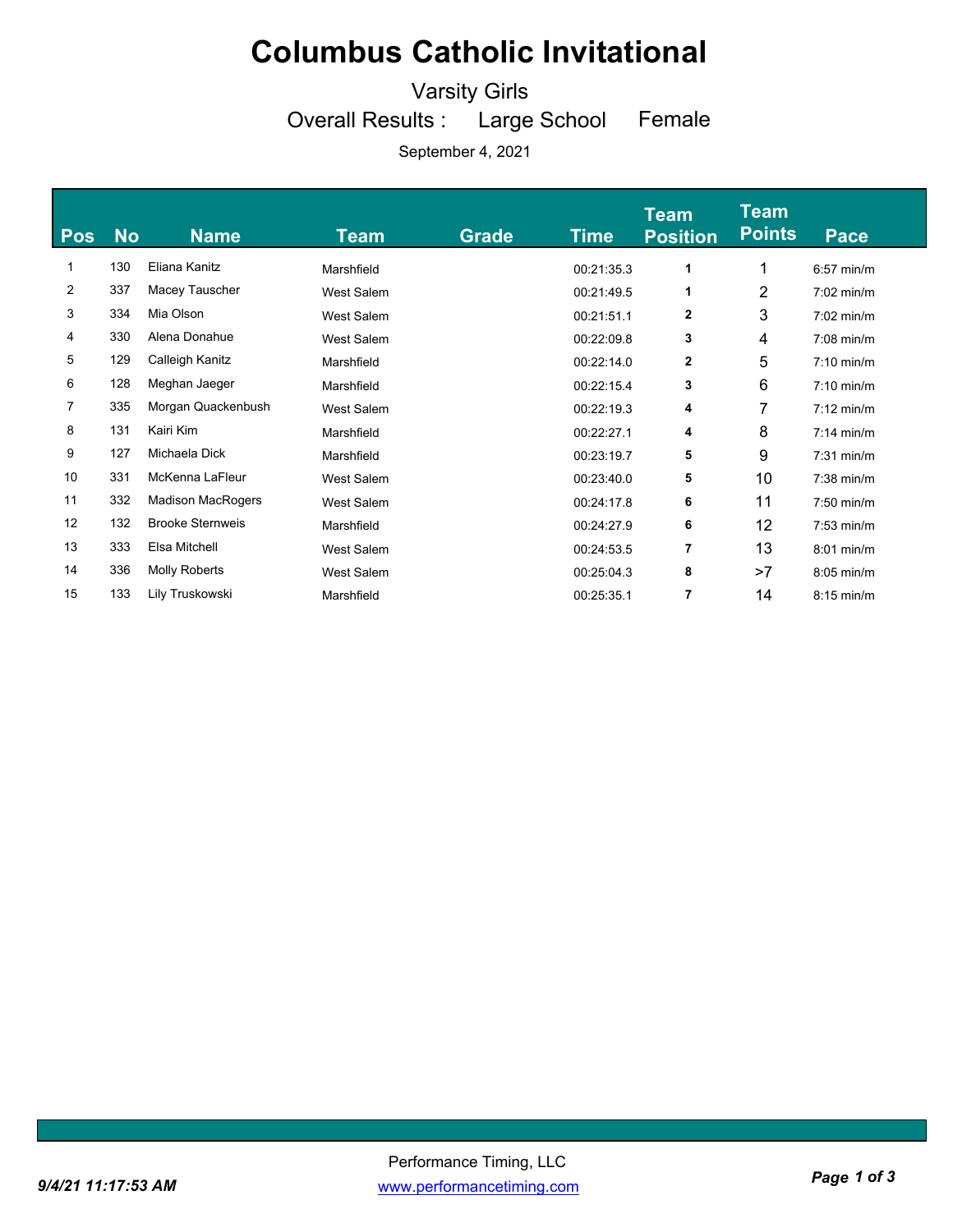Varsity Girls

Overall Results : Small School Female

| <b>Pos</b> | <b>No</b> | <b>Name</b>               | Team                     | <b>Grade</b> | <b>Time</b> | <b>Team</b><br><b>Position</b> | <b>Team</b><br><b>Points</b> | <b>Pace</b>  |
|------------|-----------|---------------------------|--------------------------|--------------|-------------|--------------------------------|------------------------------|--------------|
| 1          | 992       | Autumn Michalski          | Chequamegon              |              | 00:20:17.1  | 1                              | 1                            | $6:32$ min/m |
| 2          | 991       | Claudia Lasiowski         | Chequamegon              |              | 00:20:20.6  | $\mathbf{2}$                   | 2                            | $6:33$ min/m |
| 3          | 979       | <b>Bailey Peterson</b>    | Augusta                  |              | 00:20:22.0  | 1                              | 3                            | $6:34$ min/m |
| 4          | 978       | Ava Peterson              | Augusta                  |              | 00:24:16.8  | 2                              | 4                            | $7:49$ min/m |
| 5          | 65        | Gretchen Brewster         | Edgar                    |              | 00:24:29.5  | 1                              | 5                            | $7:54$ min/m |
| 6          | 110       | <b>Addison Davidson</b>   | Loyal/Greenwood          |              | 00:25:01.4  | 1                              | 6                            | $8:04$ min/m |
| 7          | 975       | <b>Beth Boone</b>         | Augusta                  |              | 00:25:02.4  | 3                              | 7                            | $8:04$ min/m |
| 8          | 196       | <b>Christie Abbe</b>      | <b>McDonell Central</b>  |              | 00:25:14.8  | 1                              | 8                            | $8:08$ min/m |
| 9          | 994       | Clare Yunk                | Chequamegon              |              | 00:25:17.8  | 3                              | 9                            | 8:09 min/m   |
| 10         | 989       | <b>Kassidy Crom</b>       | Chequamegon              |              | 00:25:24.2  | 4                              | 10                           | $8:11$ min/m |
| 11         | 112       | Aubre Robida              | Loyal/Greenwood          |              | 00:25:26.4  | 2                              | 11                           | $8:12$ min/m |
| 12         | 67        | Ella Morse                | Edgar                    |              | 00:25:28.3  | 2                              | 12                           | $8:13$ min/m |
| 13         | 70        | Kira Slack                | Edgar                    |              | 00:25:32.3  | 3                              | 13                           | $8:14$ min/m |
| 14         | 990       | Abigail Humphrey          | Chequamegon              |              | 00:25:34.3  | 5                              | 14                           | $8:14$ min/m |
| 15         | 113       | Leah Scherer              | Loyal/Greenwood          |              | 00:25:34.6  | 3                              | 15                           | $8:15$ min/m |
| 16         | 108       | Halle Aumann              | Loyal/Greenwood          |              | 00:25:56.1  | 4                              | 16                           | $8:21$ min/m |
| 17         | 71        | Natalie Thompson          | Edgar                    |              | 00:26:12.8  | 4                              | 17                           | 8:27 min/m   |
| 18         | 202       | <b>Ellen Matott</b>       | <b>McDonell Central</b>  |              | 00:26:25.7  | $\mathbf{2}$                   | 18                           | 8:31 min/m   |
| 19         | 109       | Maci Bogdonovich          | Loyal/Greenwood          |              | 00:26:30.0  | 5                              | 19                           | 8:32 min/m   |
| 20         | 266       | Ellie Petersen            | Owen-Withee              |              | 00:26:32.0  | 1                              | $5$                          | $8:33$ min/m |
| 21         | 197       | Eva Bushman               | <b>McDonell Central</b>  |              | 00:26:34.6  | 3                              | 20                           | 8:34 min/m   |
| 22         | 247       | <b>Faustina Thomas</b>    | Neillsville              |              | 00:26:39.5  | 1                              | 21                           | 8:35 min/m   |
| 23         | 66        | Alexa Lang                | Edgar                    |              | 00:27:01.3  | 5                              | 22                           | $8:43$ min/m |
| 24         | 111       | Katlund Etlicher          | Loyal/Greenwood          |              | 00:27:13.4  | 6                              | 23                           | $8:46$ min/m |
| 25         | 64        | Aubrey Behling            | Edgar                    |              | 00:27:17.8  | 6                              | 24                           | 8:48 min/m   |
| 26         | 69        | <b>Brooklyn Schwoerer</b> | Edgar                    |              | 00:27:21.3  | 7                              | 25                           | $8:49$ min/m |
| 27         | 993       | Danielle Vittone          | Chequamegon              |              | 00:27:21.6  | 6                              | 26                           | $8:49$ min/m |
| 28         | 988       | Janessa Chapman           | Chequamegon              |              | 00:27:50.2  | 7                              | 27                           | 8:58 min/m   |
| 29         | 980       | Autumn Randall            | Augusta                  |              | 00:28:11.0  | 4                              | 28                           | $9:05$ min/m |
| 30         | 115       | Lisa Steffens             | Loyal/Greenwood          |              | 00:28:12.1  | 7                              | 29                           | $9:05$ min/m |
| 31         | 976       | Cecelia Hanson            | Augusta                  |              | 00:28:41.1  | 5                              | 30                           | $9:15$ min/m |
| 32         | 203       | Gretta Sokup              | <b>McDonell Central</b>  |              | 00:28:42.6  | 4                              | 31                           | $9:15$ min/m |
| 33         | 265       | Gabby Goessl              | Owen-Withee              |              | 00:29:27.8  | 2                              | <5                           | $9:30$ min/m |
| 34         | 48        | <b>Charlotte Schiferl</b> | <b>Columbus Catholic</b> |              | 00:29:44.8  | 1                              | <5                           | $9:35$ min/m |
| 35         | 244       | Olivia Piskow             | Neillsville              |              | 00:30:19.9  | 2                              | 32                           | 9:47 min/m   |
| 36         | 977       | Kendra Olson              | Augusta                  |              | 00:30:20.1  | 6                              | 33                           | 9:47 min/m   |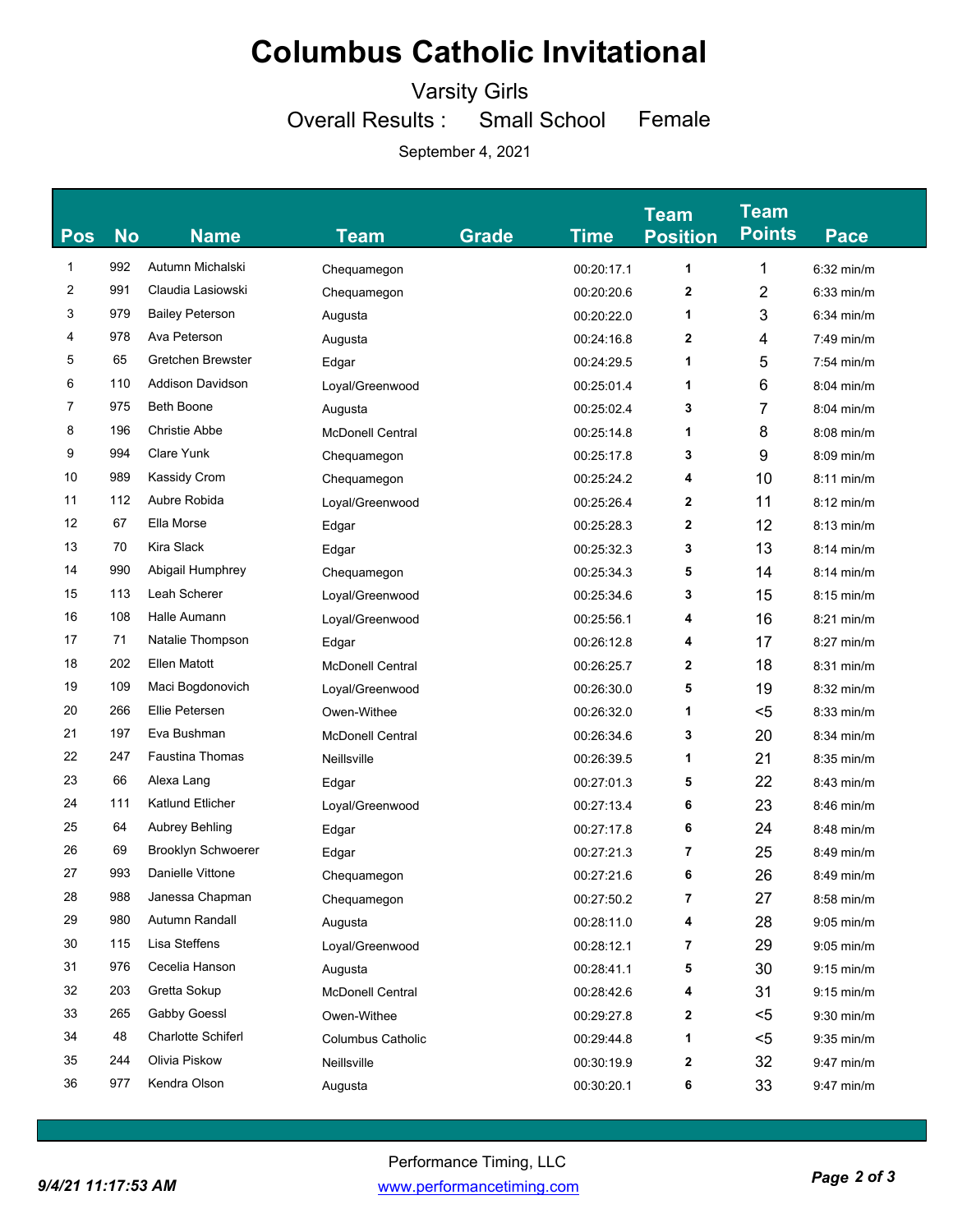Varsity Girls

Overall Results : Small School

Female

| <b>Pos</b> | <b>No</b> | <b>Name</b>             | Team                    | <b>Grade</b> | Time       | <b>Team</b><br><b>Position</b> | <b>Team</b><br><b>Points</b> | <b>Pace</b>           |
|------------|-----------|-------------------------|-------------------------|--------------|------------|--------------------------------|------------------------------|-----------------------|
| 37         | 246       | Dolorosa Thomas         | Neillsville             |              | 00:30:31.2 | 3                              | 34                           | $9:50$ min/m          |
| 38         | 981       | Roella Wiese            | Augusta                 |              | 00:30:33.9 | 7                              | 35                           | $9:51$ min/m          |
| 39         | 243       | Addison Anderson-Ruskin | Neillsville             |              | 00:30:34.5 | 4                              | 36                           | $9:51$ min/m          |
| 40         | 198       | Olivia Clark            | <b>McDonell Central</b> |              | 00:31:13.4 | 5                              | 37                           | $10:04$ min/m         |
| 41         | 242       | Sella Anderson          | Neillsville             |              | 00:31:56.3 | 5                              | 38                           | $10:18 \text{ min/m}$ |
| 42         | 245       | Abby Schoessow          | Neillsville             |              | 00:33:05.9 | 6                              | 39                           | $10:40$ min/m         |
| 43         | 200       | Maria Herron            | <b>McDonell Central</b> |              | 00:33:54.0 | 6                              | 40                           | $10:56$ min/m         |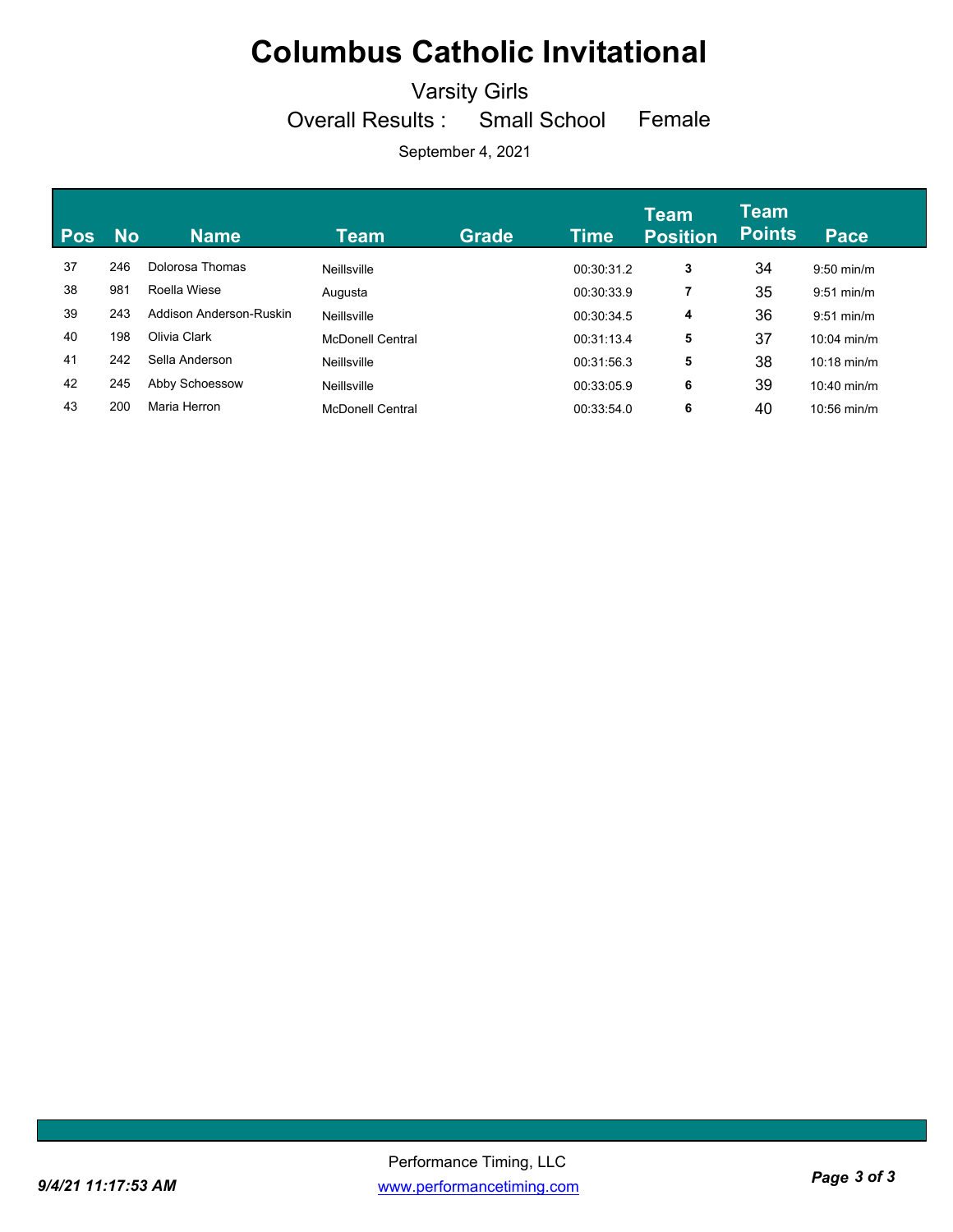### Varsity Girls Overall Results : Female

| Pos | <b>No</b> | <b>Name</b>              | School                  | <b>Division</b> | <b>Divison</b><br><b>Place</b> | <b>Time</b> | Team<br><b>Position</b> | Team<br><b>Points</b> | time back   |
|-----|-----------|--------------------------|-------------------------|-----------------|--------------------------------|-------------|-------------------------|-----------------------|-------------|
| 1   | 992       | Autumn Michalski         | Chequamegon             | 3mall Schoo     | 1                              | 00:20:17.1  | 1                       | 1                     | $+00:00:00$ |
| 2   | 991       | Claudia Lasiowski        | Chequamegon             | Small Schoo     | $\overline{c}$                 | 00:20:20.6  | 2                       | 2                     | $+00.00.04$ |
| 3   | 979       | <b>Bailey Peterson</b>   | Augusta                 | 3mall Schoo     | 3                              | 00:20:22.0  | 1                       | 3                     | $+00.00.05$ |
| 4   | 130       | Eliana Kanitz            | Marshfield              | arge Schoo      | $\mathbf{1}$                   | 00:21:35.3  | 1                       | 1                     | $+00:00:00$ |
| 5   | 337       | Macey Tauscher           | <b>West Salem</b>       | arge Schoo      | 2                              | 00:21:49.5  | 1                       | $\overline{2}$        | $+00.00:15$ |
| 6   | 334       | Mia Olson                | <b>West Salem</b>       | arge Schoo      | 3                              | 00:21:51.1  | 2                       | 3                     | $+00.00.16$ |
| 7   | 330       | Alena Donahue            | West Salem              | arge Schoo      | 4                              | 00:22:09.8  | 3                       | 4                     | $+00.00.35$ |
| 8   | 129       | Calleigh Kanitz          | Marshfield              | arge Schoo      | 5                              | 00:22:14.0  | 2                       | 5                     | $+00.00.39$ |
| 9   | 128       | Meghan Jaeger            | Marshfield              | .arge Schoo     | 6                              | 00:22:15.4  | 3                       | 6                     | $+00.00.41$ |
| 10  | 335       | Morgan Quackenbush       | <b>West Salem</b>       | arge Schoo      | 7                              | 00:22:19.3  | 4                       | 7                     | $+00.00.45$ |
| 11  | 131       | Kairi Kim                | Marshfield              | arge Schoo      | 8                              | 00:22:27.1  | 4                       | 8                     | $+00.00.52$ |
| 12  | 127       | Michaela Dick            | Marshfield              | arge Schoo      | 9                              | 00:23:19.7  | 5                       | 9                     | $+00:01:45$ |
| 13  | 331       | McKenna LaFleur          | <b>West Salem</b>       | .arge Schoo     | 10                             | 00:23:40.0  | 5                       | 10                    | $+00.02.05$ |
| 14  | 978       | Ava Peterson             | Augusta                 | Small Schoo     | 4                              | 00:24:16.8  | 2                       | 4                     | $+00.04.00$ |
| 15  | 332       | <b>Madison MacRogers</b> | <b>West Salem</b>       | arge Schoo      | 11                             | 00:24:17.8  | 6                       | 11                    | $+00.02.43$ |
| 16  | 132       | <b>Brooke Sternweis</b>  | Marshfield              | arge Schoo      | 12                             | 00:24:27.9  | 6                       | 12                    | $+00:02:53$ |
| 17  | 65        | Gretchen Brewster        | Edgar                   | 3mall Schoo     | 5                              | 00:24:29.5  | 1                       | 5                     | $+00.04.13$ |
| 18  | 333       | Elsa Mitchell            | <b>West Salem</b>       | arge Schoo      | 13                             | 00:24:53.5  | 7                       | 13                    | $+00.03:19$ |
| 19  | 110       | <b>Addison Davidson</b>  | Loyal/Greenwood         | 3mall Schoo     | 6                              | 00:25:01.4  | 1                       | 6                     | $+00.04.45$ |
| 20  | 975       | <b>Beth Boone</b>        | Augusta                 | Small Schoo     | $\overline{7}$                 | 00:25:02.4  | 3                       | 7                     | $+00.04.46$ |
| 21  | 336       | <b>Molly Roberts</b>     | West Salem              | arge Schoo      | 14                             | 00:25:04.3  | 8                       | >7                    | $+00.03:29$ |
| 22  | 196       | <b>Christie Abbe</b>     | <b>McDonell Central</b> | Small Schoo     | 8                              | 00:25:14.8  | 1                       | 8                     | $+00.04.58$ |
| 23  | 994       | Clare Yunk               | Chequamegon             | 3mall Schoo     | 9                              | 00:25:17.8  | 3                       | 9                     | $+00.05.01$ |
| 24  | 989       | Kassidy Crom             | Chequamegon             | 3mall Schoo     | 10                             | 00:25:24.2  | 4                       | 10                    | $+00.05.08$ |
| 25  | 112       | Aubre Robida             | Loyal/Greenwood         | Small Schoo     | 11                             | 00:25:26.4  | 2                       | 11                    | $+00:05:10$ |
| 26  | 67        | Ella Morse               | Edgar                   | 3mall Schoo     | 12                             | 00:25:28.3  | 2                       | 12                    | $+00:05:12$ |
| 27  | 70        | Kira Slack               | Edgar                   | 3mall Schoo     | 13                             | 00:25:32.3  | 3                       | 13                    | $+00:05:16$ |
| 28  | 990       | Abigail Humphrey         | Chequamegon             | 3mall Schoo     | 14                             | 00:25:34.3  | 5                       | 14                    | $+00:05:18$ |
| 29  | 113       | Leah Scherer             | Loyal/Greenwood         | 3mall Schoo     | 15                             | 00:25:34.6  | 3                       | 15                    | $+00:05:18$ |
| 30  | 133       | Lily Truskowski          | Marshfield              | .arge Schoo     | 15                             | 00:25:35.1  | 7                       | 14                    | $+00.04:00$ |
| 31  | 108       | Halle Aumann             | Loyal/Greenwood         | 3mall Schoo     | 16                             | 00:25:56.1  | 4                       | 16                    | $+00:05:40$ |
| 32  | 71        | Natalie Thompson         | Edgar                   | Small Schoo     | 17                             | 00:26:12.8  | 4                       | 17                    | $+00:05:56$ |
| 33  | 202       | Ellen Matott             | McDonell Central        | 3mall Schoo     | 18                             | 00:26:25.7  | 2                       | 18                    | $+00:06:09$ |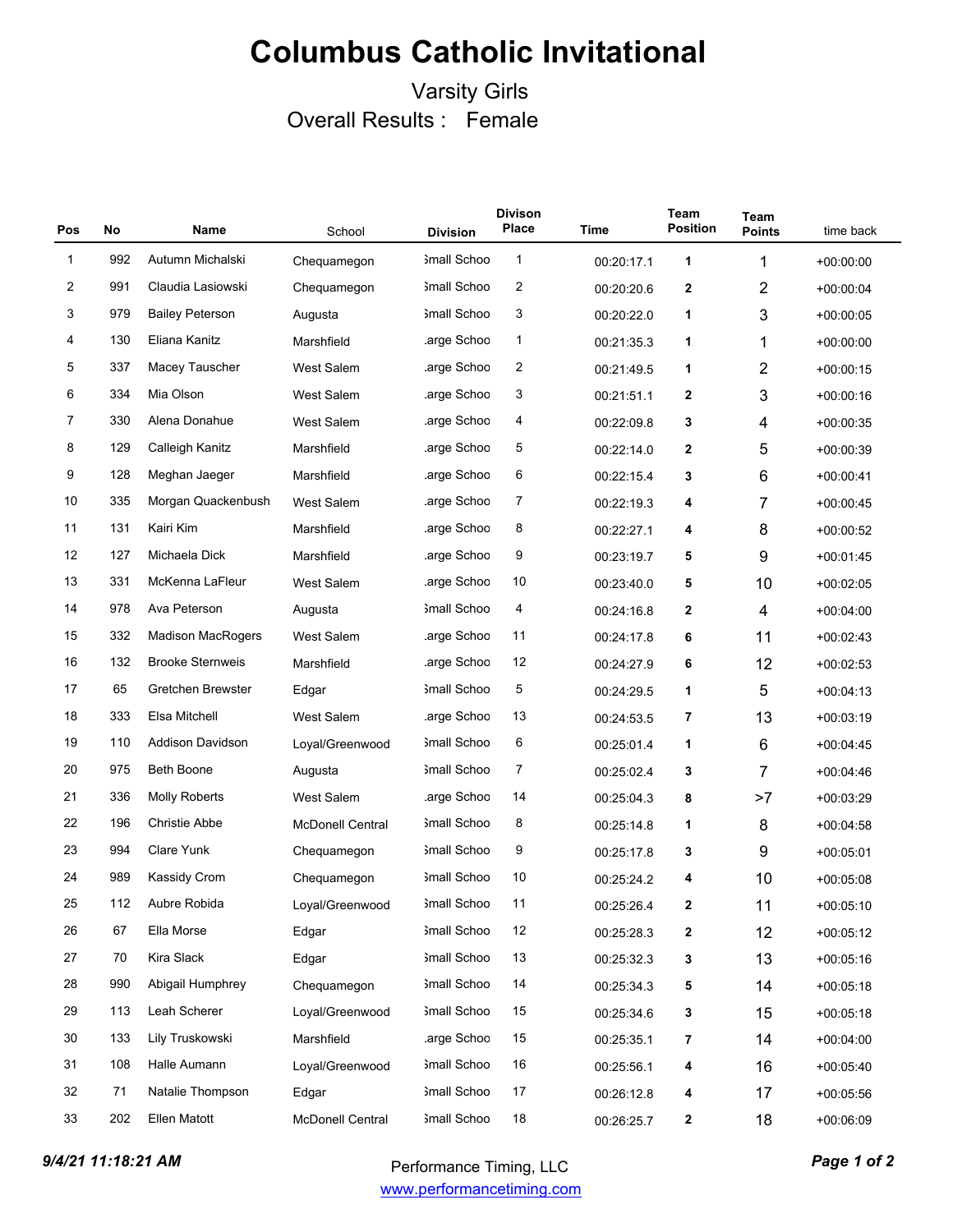### Varsity Girls Overall Results : Female

| Pos | No  | Name                      | School                   | <b>Division</b>    | <b>Divison</b><br><b>Place</b> | <b>Time</b> | Team<br><b>Position</b> | Team<br><b>Points</b> | time back   |
|-----|-----|---------------------------|--------------------------|--------------------|--------------------------------|-------------|-------------------------|-----------------------|-------------|
| 34  | 109 | Maci Bogdonovich          | Loyal/Greenwood          | Small Schoo        | 19                             | 00:26:30.0  | 5                       | 19                    | $+00:06:13$ |
| 35  | 266 | Ellie Petersen            | Owen-Withee              | <b>Small Schoo</b> | 20                             | 00:26:32.0  | 1                       | $5$                   | $+00.06.15$ |
| 36  | 197 | Eva Bushman               | <b>McDonell Central</b>  | <b>Small Schoo</b> | 21                             | 00:26:34.6  | 3                       | 20                    | $+00:06:18$ |
| 37  | 247 | <b>Faustina Thomas</b>    | Neillsville              | <b>Small Schoo</b> | 22                             | 00:26:39.5  | 1                       | 21                    | $+00:06:23$ |
| 38  | 66  | Alexa Lang                | Edgar                    | 3mall Schoo        | 23                             | 00:27:01.3  | 5                       | 22                    | $+00:06:45$ |
| 39  | 111 | Katlund Etlicher          | Loyal/Greenwood          | 3mall Schoo        | 24                             | 00:27:13.4  | 6                       | 23                    | $+00.06.57$ |
| 40  | 64  | Aubrey Behling            | Edgar                    | Small Schoo        | 25                             | 00:27:17.8  | 6                       | 24                    | $+00:07:01$ |
| 41  | 69  | <b>Brooklyn Schwoerer</b> | Edgar                    | Small Schoo        | 26                             | 00:27:21.3  | 7                       | 25                    | $+00.07:05$ |
| 42  | 993 | Danielle Vittone          | Chequamegon              | <b>Small Schoo</b> | 27                             | 00:27:21.6  | 6                       | 26                    | $+00.07:05$ |
| 43  | 988 | Janessa Chapman           | Chequamegon              | 3mall Schoo        | 28                             | 00:27:50.2  | 7                       | 27                    | $+00:07:34$ |
| 44  | 980 | Autumn Randall            | Augusta                  | 3mall Schoo        | 29                             | 00:28:11.0  | 4                       | 28                    | $+00:07:54$ |
| 45  | 115 | Lisa Steffens             | Loyal/Greenwood          | 3mall Schoo        | 30                             | 00:28:12.1  | 7                       | 29                    | $+00:07:56$ |
| 46  | 976 | Cecelia Hanson            | Augusta                  | 3mall Schoo        | 31                             | 00:28:41.1  | 5                       | 30                    | $+00.08:25$ |
| 47  | 203 | Gretta Sokup              | <b>McDonell Central</b>  | Small Schoo        | 32                             | 00:28:42.6  | 4                       | 31                    | $+00.08.26$ |
| 48  | 265 | Gabby Goessl              | Owen-Withee              | Small Schoo        | 33                             | 00:29:27.8  | 2                       | $5$                   | $+00:09:11$ |
| 49  | 48  | <b>Charlotte Schiferl</b> | <b>Columbus Catholic</b> | 3mall Schoo        | 34                             | 00:29:44.8  | 1                       | $5$                   | $+00.09.28$ |
| 50  | 244 | Olivia Piskow             | Neillsville              | <b>Small Schoo</b> | 35                             | 00:30:19.9  | 2                       | 32                    | $+00:10:03$ |
| 51  | 977 | Kendra Olson              | Augusta                  | 3mall Schoo        | 36                             | 00:30:20.1  | 6                       | 33                    | $+00:10:04$ |
| 52  | 246 | Dolorosa Thomas           | Neillsville              | 3mall Schoo        | 37                             | 00:30:31.2  | 3                       | 34                    | $+00:10:15$ |
| 53  | 981 | Roella Wiese              | Augusta                  | 3mall Schoo        | 38                             | 00:30:33.9  | 7                       | 35                    | $+00:10:17$ |
| 54  | 243 | Addison Anderson-Rusl     | Neillsville              | 3mall Schoo        | 39                             | 00:30:34.5  | 4                       | 36                    | $+00.10.18$ |
| 55  | 198 | Olivia Clark              | <b>McDonell Central</b>  | Small Schoo        | 40                             | 00:31:13.4  | 5                       | 37                    | $+00:10:57$ |
| 56  | 242 | Sella Anderson            | Neillsville              | Small Schoo        | 41                             | 00:31:56.3  | 5                       | 38                    | $+00.11.40$ |
| 57  | 245 | Abby Schoessow            | Neillsville              | <b>Small Schoo</b> | 42                             | 00:33:05.9  | 6                       | 39                    | $+00.12.49$ |
| 58  | 200 | Maria Herron              | <b>McDonell Central</b>  | <b>Small Schoo</b> | 43                             | 00:33:54.0  | 6                       | 40                    | $+00:13:37$ |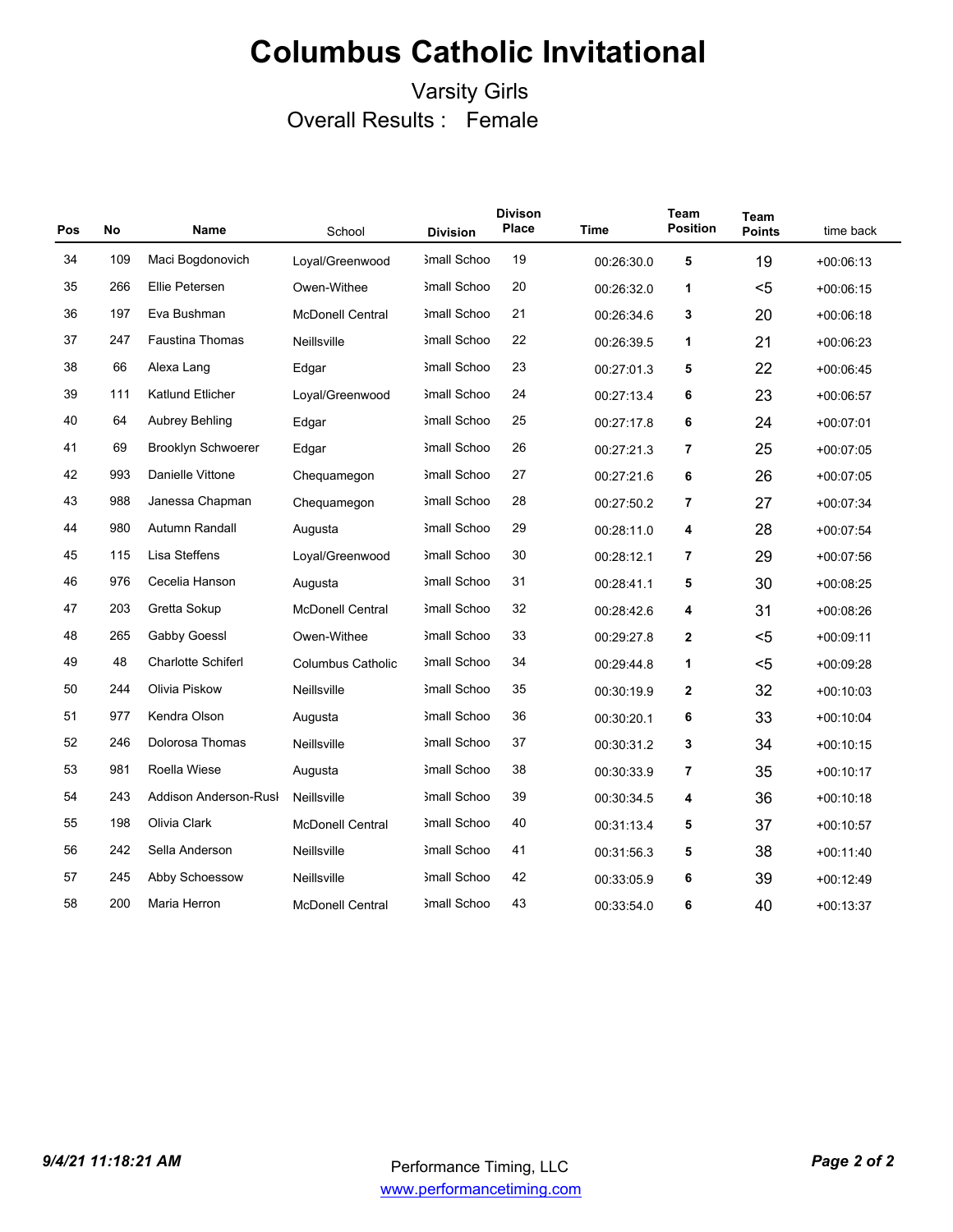### JV Boys

Team Results

5 members per team used to calculate result

#### *Team type: Large Schools*

| <b>Team Placing</b> | Team Name         | <b>Team Result</b> | <b>Finishers in Team</b> |
|---------------------|-------------------|--------------------|--------------------------|
|                     | <b>Stillwater</b> | 15                 | 23                       |
|                     | Marshfield        | 50                 |                          |

#### *Team type: Small Schools*

| <b>Team Placing</b> | <b>Team Name</b>        | <b>Team Result</b> | <b>Finishers in Team</b> |
|---------------------|-------------------------|--------------------|--------------------------|
|                     | West Salem              | 22                 | 8                        |
| 2                   | <b>McDonell Central</b> | 47                 | 8                        |
| 3                   | Chequamegon             | 53                 | 10                       |
|                     | Edgar                   |                    | 3                        |
|                     | <b>Neillsville</b>      |                    |                          |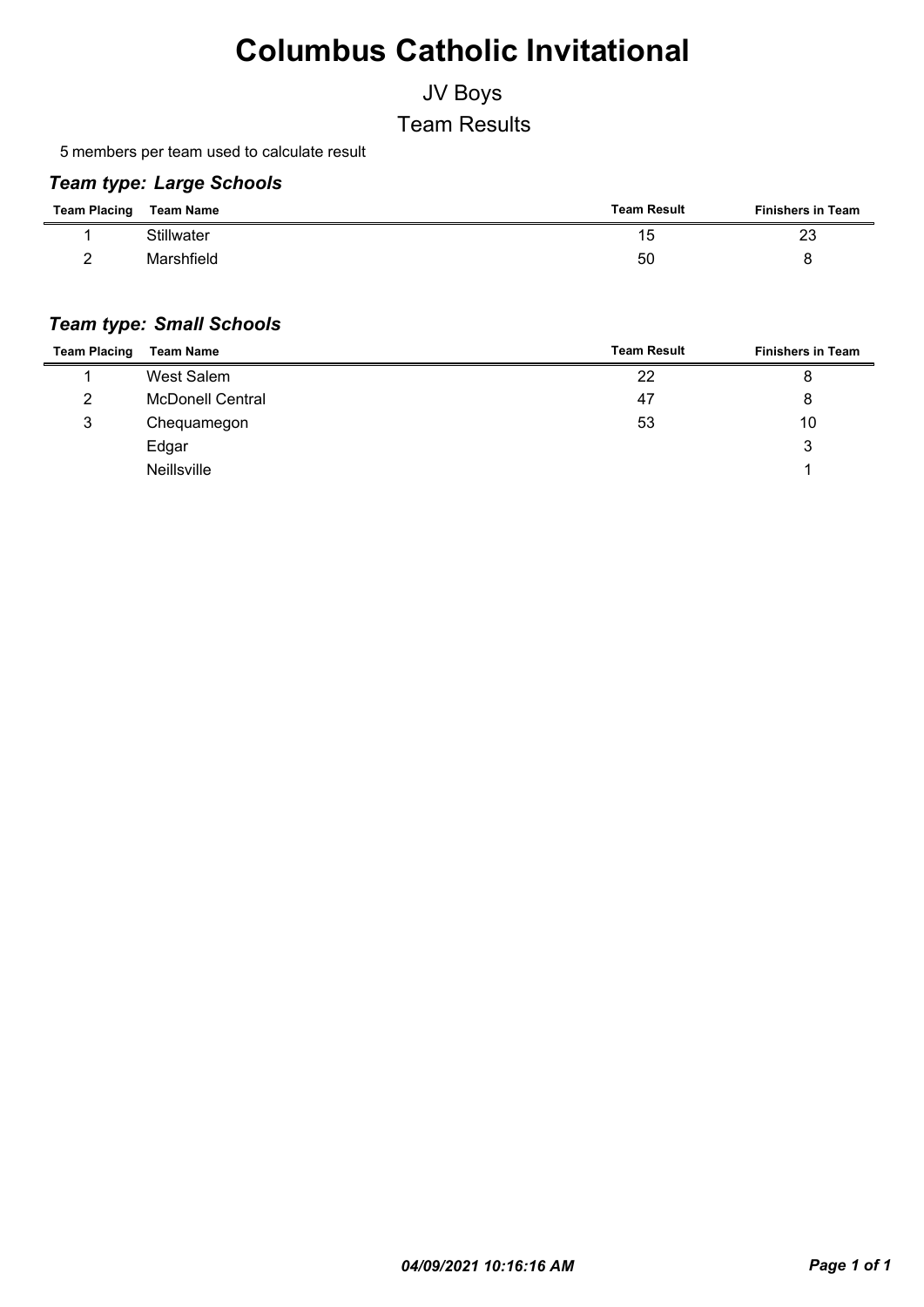### JV Boys Overall Results : Male

| Pos          | <b>No</b> | Name                    | School                  | <b>Division</b> | <b>Divison</b><br><b>Place</b> | <b>Time</b> | <b>Team</b><br><b>Position</b> | Team<br><b>Points</b> | time back   |
|--------------|-----------|-------------------------|-------------------------|-----------------|--------------------------------|-------------|--------------------------------|-----------------------|-------------|
| $\mathbf{1}$ | 299       | Alex Hulteen            | Stillwater              | arge Schoo.     | $\mathbf{1}$                   | 00:18:49.7  | 1                              | 1                     | $+00:00:00$ |
| 2            | 291       | <b>Cam Eiselt</b>       | Stillwater              | .arge Schoo     | 2                              | 00:19:31.7  | 2                              | $\overline{2}$        | $+00.00.42$ |
| 3            | 309       | Cohen Smith             | Stillwater              | arge Schoo      | 3                              | 00:19:33.9  | 3                              | 3                     | $+00:00:45$ |
| 4            | 294       | Mason Foster            | Stillwater              | arge Schoo      | 4                              | 00:19:35.2  | 4                              | 4                     | $+00.00.46$ |
| 5            | 290       | <b>Brady Bushlack</b>   | Stillwater              | arge Schoo      | 5                              | 00:19:50.2  | 5                              | 5                     | $+00:01:01$ |
| 6            | 308       | Gilbert Siedschlag      | Stillwater              | .arge Schoo     | 6                              | 00:19:53.5  | 6                              | $\,6$                 | $+00:01:04$ |
| 7            | 310       | <b>Andrew Walsh</b>     | Stillwater              | arge Schoo      | 7                              | 00:20:03.1  | 7                              | $\overline{7}$        | $+00.01.14$ |
| 8            | 302       | Dylan Riniker           | Stillwater              | arge Schoo.     | 8                              | 00:20:06.5  | 8                              | >7                    | $+00.01.17$ |
| 9            | 189       | Judah Herman            | Marshfield              | arge Schoo      | 9                              | 00:20:07.7  | 1                              | 8                     | $+00.01.18$ |
| 10           | 295       | Max Gerald              | Stillwater              | arge Schoo.     | 10                             | 00:20:09.2  | 9                              | >7                    | $+00.01.20$ |
| 11           | 306       | Dylan Shaw              | Stillwater              | .arge Schoo     | 11                             | 00:20:24.0  | 10                             | >7                    | $+00.01.35$ |
| 12           | 235       | Cooper Mittermeyer      | <b>McDonell Central</b> | 3mall Schoo     | $\mathbf{1}$                   | 00:20:29.9  | 1                              | 1                     | $+00.00.00$ |
| 13           | 304       | Thomas Rosengren        | Stillwater              | .arge Schoo     | 12                             | 00:20:51.2  | 11                             | >7                    | $+00.02:02$ |
| 14           | 356       | Drew Anderson           | <b>West Salem</b>       | 3mall Schoo     | 2                              | 00:20:58.2  | 1                              | $\overline{2}$        | $+00.00:29$ |
| 15           | 360       | Chase Jones             | <b>West Salem</b>       | 3mall Schoo     | 3                              | 00:20:58.7  | 2                              | 3                     | $+00.00:29$ |
| 16           | 301       | Kyle Och                | Stillwater              | arge Schoo      | 13                             | 00:20:59.5  | 12                             | >7                    | $+00.02:10$ |
| 17           | 293       | Matt Fjestad            | Stillwater              | .arge Schoo     | 14                             | 00:21:17.7  | 13                             | >7                    | $+00.02:29$ |
| 18           | 362       | Kevin Schams            | <b>West Salem</b>       | 3mall Schoo     | 4                              | 00:21:18.8  | 3                              | 4                     | $+00.00.49$ |
| 19           | 357       | Zach Fitzpatrick        | West Salem              | 3mall Schoo     | 5                              | 00:21:22.5  | 4                              | 5                     | $+00.00.53$ |
| 20           | 292       | <b>Carson Fellows</b>   | Stillwater              | arge Schoo      | 15                             | 00:21:31.0  | 14                             | >7                    | $+00.02.42$ |
| 21           | 187       | Elijah Fish             | Marshfield              | .arge Schoo     | 16                             | 00:21:34.7  | 2                              | 9                     | $+00:02:45$ |
| 22           | 36        | Jackson Ernst           | Chequamegon             | 3mall Schoo     | 6                              | 00:21:36.7  | 1                              | $\,6$                 | $+00.01.07$ |
| 23           | 296       | Evan Goodard            | Stillwater              | arge Schoo      | 17                             | 00:21:43.9  | 15                             | >7                    | $+00:02:55$ |
| 24           | 297       | Otto Hanlon             | Stillwater              | arge Schoo      | 18                             | 00:21:56.6  | 16                             | >7                    | $+00:03:07$ |
| 25           | 46        | Robert Schienebeck      | Chequamegon             | 3mall Schoo     | 7                              | 00:21:56.8  | 2                              | $\overline{7}$        | $+00:01:27$ |
| 26           | 355       | <b>Brennon Anderson</b> | West Salem              | 3mall Schoo     | 8                              | 00:21:57.0  | 5                              | 8                     | $+00:01:28$ |
| 27           | 190       | <b>Brandon Messmann</b> | Marshfield              | .arge Schoo     | 19                             | 00:21:58.6  | 3                              | 10                    | $+00:03:09$ |
| 28           | 234       | Joe Leibrandt           | <b>McDonell Central</b> | 3mall Schoo     | 9                              | 00:22:06.1  | 2                              | 9                     | $+00:01:37$ |
| 29           | 192       | Hayden Rice             | Marshfield              | arge Schoo      | 20                             | 00:22:06.3  | 4                              | 11                    | $+00:03:17$ |
| 30           | 237       | <b>Calvin Rineck</b>    | McDonell Central        | 3mall Schoo     | 10                             | 00:22:31.7  | 3                              | 10                    | $+00:02:02$ |
| 31           | 239       | Jordan Sikora           | <b>McDonell Central</b> | 3mall Schoo     | 11                             | 00:22:32.5  | 4                              | 11                    | $+00:02:03$ |
| 32           | 44        | Josh Poetzl             | Chequamegon             | 3mall Schoo     | 12                             | 00:22:36.5  | 3                              | 12                    | $+00:02:07$ |
| 33           | 289       | Kyler Buse              | Stillwater              | arge Schoo      | 21                             | 00:22:38.0  | 17                             | >7                    | $+00:03:49$ |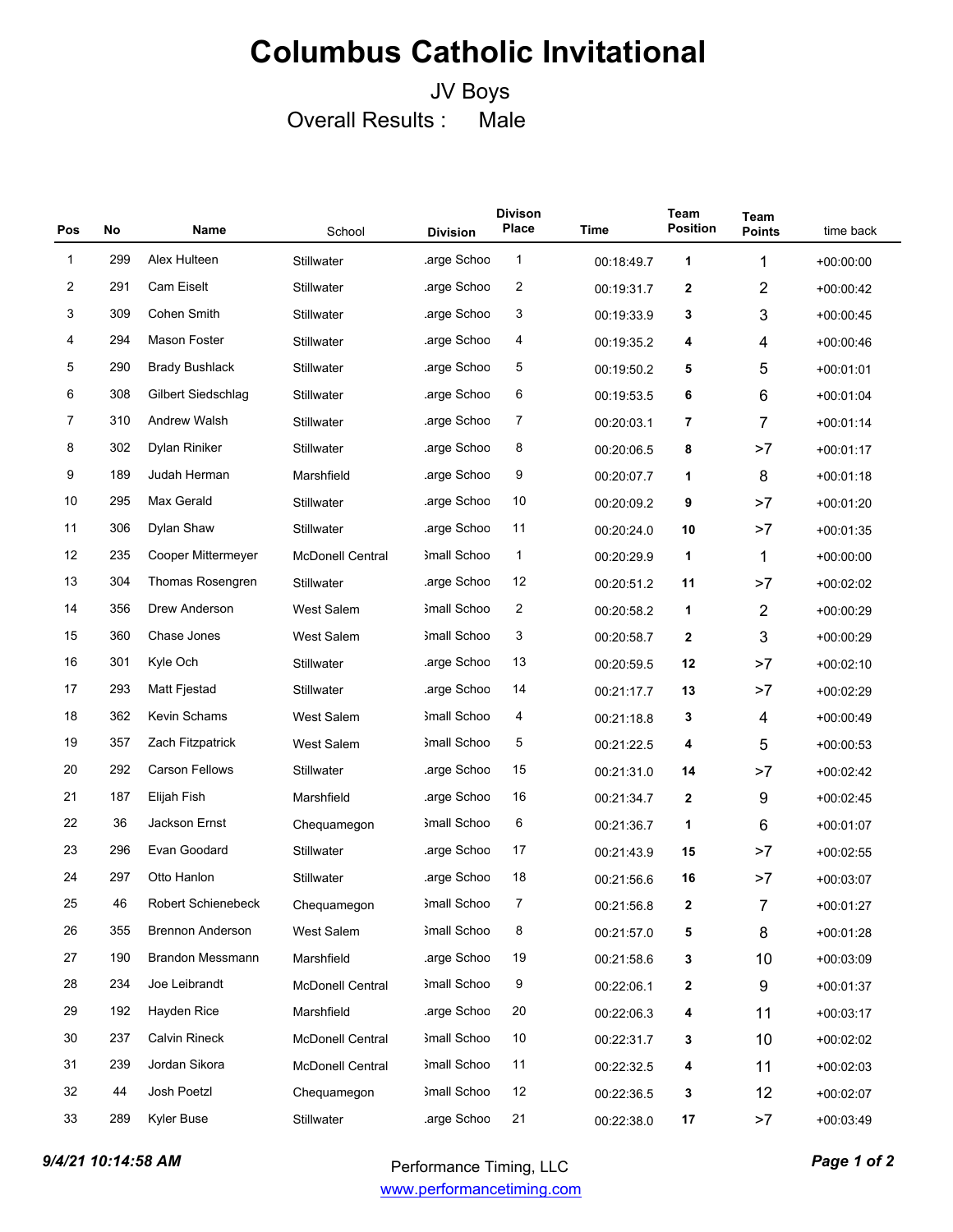### JV Boys Overall Results : Male

| Pos | No  | Name                   | School                  | <b>Division</b> | <b>Divison</b><br>Place | Time       | Team<br><b>Position</b> | Team<br><b>Points</b> | time back   |
|-----|-----|------------------------|-------------------------|-----------------|-------------------------|------------|-------------------------|-----------------------|-------------|
| 34  | 37  | Wyatt Graceffa         | Chequamegon             | 3mall Schoo     | 13                      | 00:22:51.7 | 4                       | 13                    | $+00.02:22$ |
| 35  | 191 | Maxx Oertel            | Marshfield              | arge Schoo      | 22                      | 00:22:52.7 | 5                       | 12                    | $+00:04:03$ |
| 36  | 363 | <b>Jake Walters</b>    | <b>West Salem</b>       | 3mall Schoo     | 14                      | 00:22:58.2 | 6                       | 14                    | $+00.02:29$ |
| 37  | 38  | Daniel Hartfiel        | Chequamegon             | 3mall Schoo     | 15                      | 00:22:59.5 | 5                       | 15                    | $+00:02:30$ |
| 38  | 300 | Logan Liveringhouse    | Stillwater              | arge Schoo      | 23                      | 00:23:00.2 | 18                      | >7                    | $+00:04:11$ |
| 39  | 240 | <b>Andrew Thaler</b>   | <b>McDonell Central</b> | 3mall Schoo     | 16                      | 00:23:00.4 | 5                       | 16                    | $+00:02:31$ |
| 40  | 287 | Caleb Berry            | Stillwater              | arge Schoo      | 24                      | 00:23:06.4 | 19                      | >7                    | $+00:04:17$ |
| 41  | 288 | Gavin Browning         | Stillwater              | arge Schoo      | 25                      | 00:23:06.9 | 20                      | >7                    | $+00:04:18$ |
| 42  | 303 | Davis Rolstad          | Stillwater              | arge Schoo      | 26                      | 00:23:13.5 | 21                      | >7                    | $+00.04.24$ |
| 43  | 42  | Jayden Oscar           | Chequamegon             | 3mall Schoo     | 17                      | 00:23:28.8 | 6                       | 17                    | $+00:02:59$ |
| 44  | 233 | Joe Janus              | <b>McDonell Central</b> | 3mall Schoo     | 18                      | 00:23:37.7 | 6                       | 18                    | $+00.03.08$ |
| 45  | 231 | <b>Frederick Blair</b> | <b>McDonell Central</b> | 3mall Schoo     | 19                      | 00:23:58.1 | 7                       | 19                    | $+00:03:29$ |
| 46  | 241 | Alex Tokarski          | <b>McDonell Central</b> | 3mall Schoo     | 20                      | 00:24:09.2 | 8                       | >7                    | $+00:03:40$ |
| 47  | 307 | <b>Ethan Shaw</b>      | Stillwater              | arge Schoo      | 27                      | 00:24:09.7 | 22                      | >7                    | $+00:05:21$ |
| 48  | 40  | <b>Frank Kief</b>      | Chequamegon             | 3mall Schoo     | 21                      | 00:24:23.7 | $\overline{7}$          | 20                    | $+00.03.54$ |
| 49  | 193 | Ean Sautebin           | Marshfield              | arge Schoo.     | 28                      | 00:24:25.5 | 6                       | 13                    | $+00:05:36$ |
| 50  | 298 | <b>Garrett Haynes</b>  | Stillwater              | arge Schoo      | 29                      | 00:24:58.5 | 23                      | >7                    | $+00.06.09$ |
| 51  | 34  | Jacob Bushman          | Chequamegon             | 3mall Schoo     | 22                      | 00:25:18.5 | 8                       | >7                    | $+00.04.49$ |
| 52  | 45  | <b>RJ Salvador</b>     | Chequamegon             | 3mall Schoo     | 23                      | 00:25:18.5 | 9                       | >7                    | $+00.04.49$ |
| 53  | 100 | Eli Slack              | Edgar                   | 3mall Schoo     | 24                      | 00:25:23.7 | 1                       | <5                    | $+00:04:54$ |
| 54  | 195 | Jack Sternitzky        | Marshfield              | arge Schoo      | 30                      | 00:25:53.9 | $\overline{\mathbf{r}}$ | 14                    | $+00:07:05$ |
| 55  | 359 | Tegan Hewitt           | <b>West Salem</b>       | 3mall Schoo     | 25                      | 00:26:10.7 | $\overline{\mathbf{r}}$ | 21                    | $+00:05:41$ |
| 56  | 47  | Quinn Xuereb           | Chequamegon             | 3mall Schoo     | 26                      | 00:28:18.5 | 10                      | >7                    | $+00.07:49$ |
| 57  | 188 | Cash Hasenbank         | Marshfield              | arge Schoo      | 31                      | 00:29:35.2 | 8                       | >7                    | $+00:10:46$ |
| 58  | 99  | Robert Lienkamp        | Edgar                   | 3mall Schoo     | 27                      | 00:29:40.3 | $\mathbf{2}$            | <5                    | $+00:09:11$ |
| 59  | 361 | Andrew Larson          | <b>West Salem</b>       | 3mall Schoo     | 28                      | 00:30:02.0 | 8                       | >7                    | $+00.09.33$ |
| 60  | 98  | Dylan Apfelbeck        | Edgar                   | 3mall Schoo     | 29                      | 00:32:15.2 | 3                       | <5                    | $+00:11:46$ |
| 61  | 264 | Mark Jorgensen         | Neillsville             | 3mall Schoo     | 30                      | 00:36:08.8 | 1                       | $5$                   | $+00:15:39$ |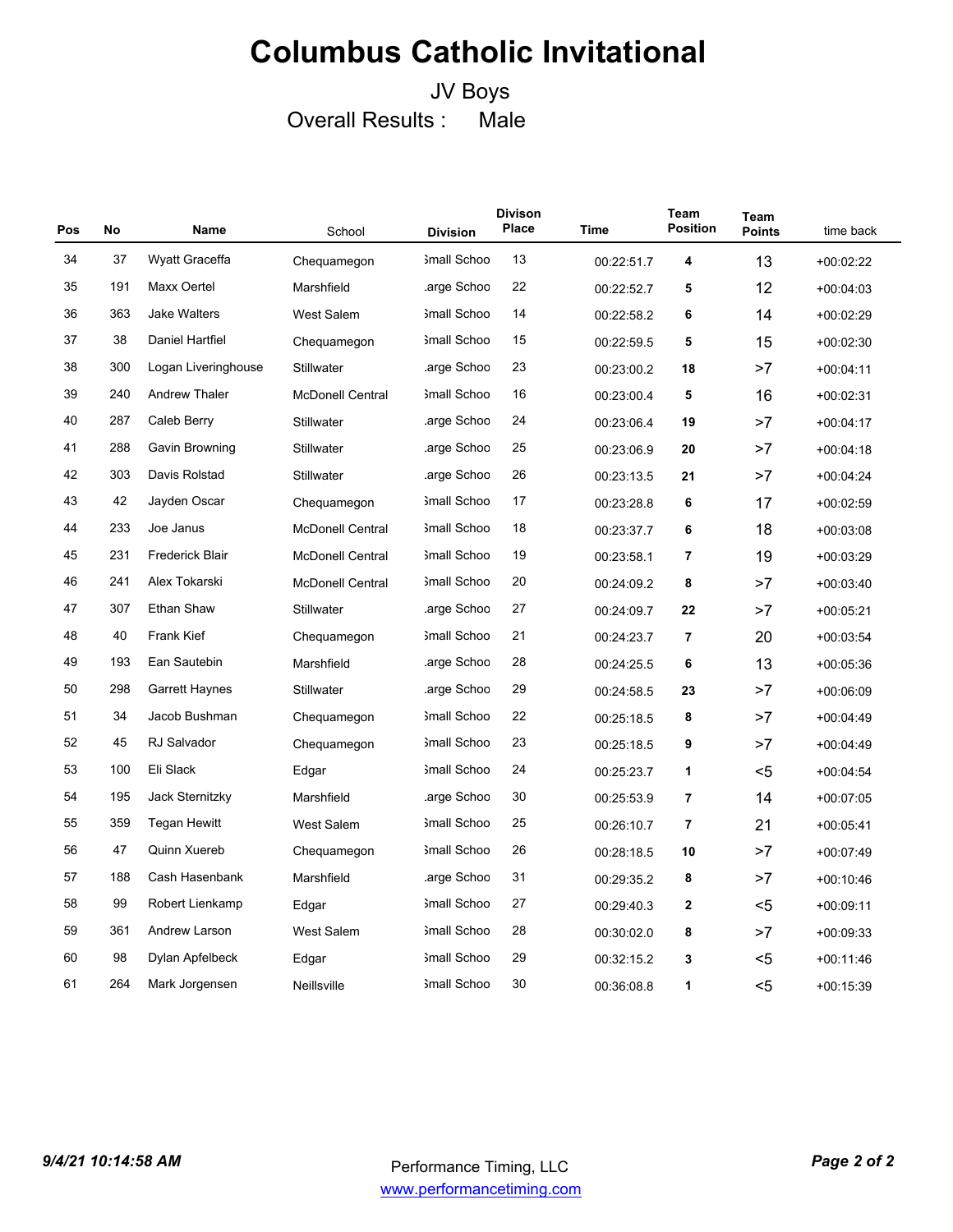JV Girls

Team Results

5 members per team used to calculate result

#### *Team type: Large Schools*

| <b>Team Placing</b> | <b>Team Name</b> | <b>Team Result</b> | <b>Finishers in Team</b> |
|---------------------|------------------|--------------------|--------------------------|
|                     | Marshfield       | 27                 | 15                       |
| 2                   | West Salem       | 28                 |                          |
| 3                   | Chequamegon      | 96                 | 5                        |
| 4                   | Edgar            | 99                 |                          |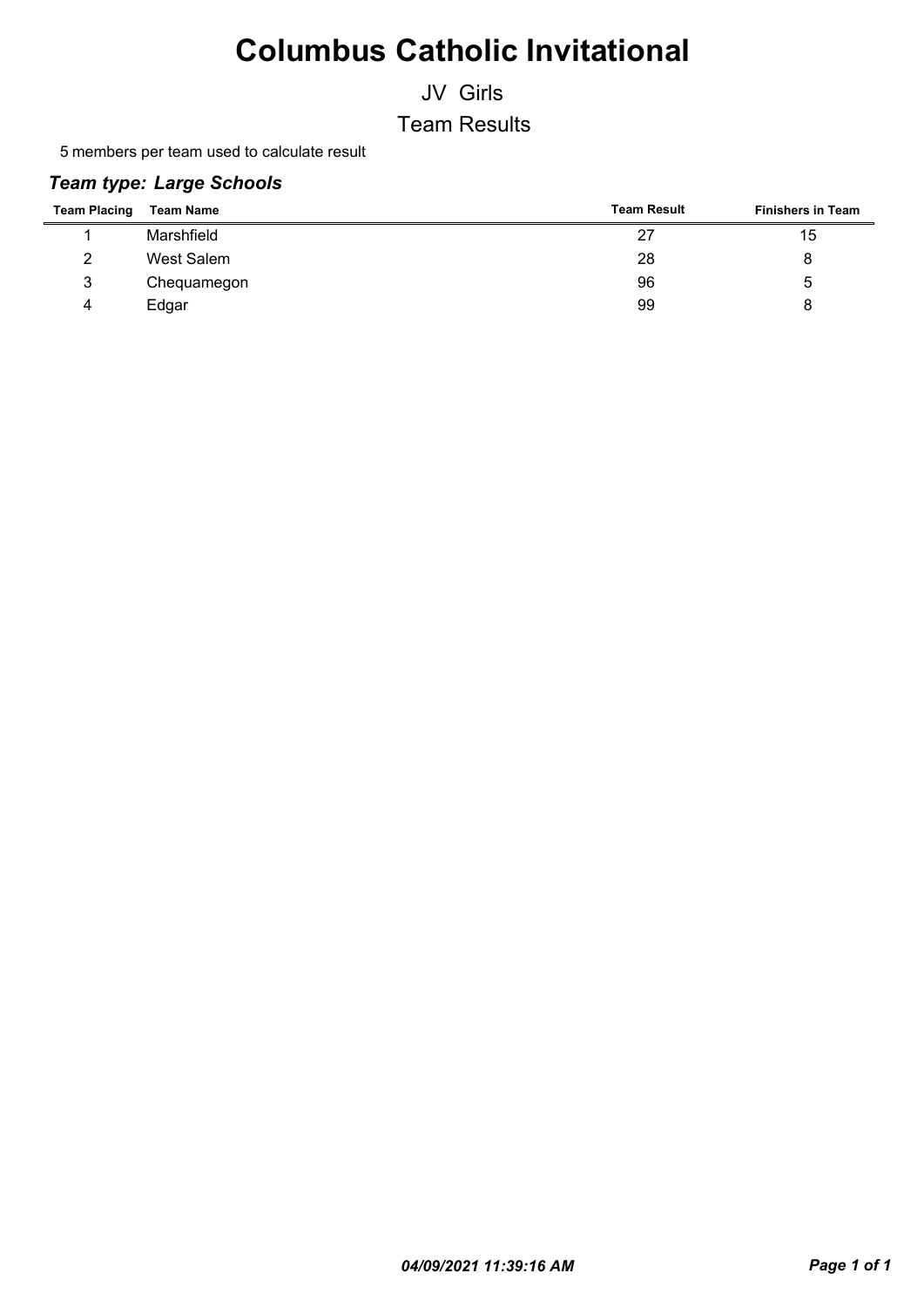### JV Girls Overall Results : Female

| Pos         | <b>No</b> | Name                    | School            | <b>Division</b> | <b>Divison</b><br><b>Place</b> | Time       | Team<br><b>Position</b> | Team<br><b>Points</b> | time back   |
|-------------|-----------|-------------------------|-------------------|-----------------|--------------------------------|------------|-------------------------|-----------------------|-------------|
| $\mathbf 1$ | 156       | Natalie Hebbring        | Marshfield        | arge Schoo.     | $\mathbf{1}$                   | 00:24:01.9 | 1                       | 1                     | $+00:00:00$ |
| 2           | 342       | Taneea Henderson        | West Salem        | .arge Schoo     | 2                              | 00:24:13.4 | 1                       | $\overline{2}$        | $+00.00.12$ |
| 3           | 159       | Lauryn Katzenberger     | Marshfield        | .arge Schoo     | 3                              | 00:24:16.4 | $\mathbf 2$             | 3                     | $+00.00:15$ |
| 4           | 338       | <b>Elyse Bee</b>        | <b>West Salem</b> | .arge Schoo     | 4                              | 00:24:42.1 | $\mathbf{2}$            | 4                     | $+00:00:41$ |
| 5           | 345       | Marley Tauscher         | <b>West Salem</b> | arge Schoo      | 5                              | 00:24:51.7 | 3                       | 5                     | $+00:00:50$ |
| 6           | 166       | Carolina Sullenger      | Marshfield        | .arge Schoo     | 6                              | 00:25:05.0 | 3                       | 6                     | $+00:01:04$ |
| 7           | 340       | Maddie Giblin           | <b>West Salem</b> | arge Schoo      | 7                              | 00:25:12.1 | 4                       | 7                     | $+00:01:11$ |
| 8           | 152       | Mya Ellis               | Marshfield        | .arge Schoo     | 8                              | 00:26:00.6 | 4                       | 8                     | $+00.01.59$ |
| 9           | 163       | Keara Ronning           | Marshfield        | arge Schoo      | 9                              | 00:26:01.2 | 5                       | 9                     | $+00.02.00$ |
| 10          | 341       | Emma Harman             | <b>West Salem</b> | .arge Schoo     | 10                             | 00:26:23.1 | 5                       | 10                    | $+00.02:22$ |
| 11          | 162       | <b>Serenity Paisley</b> | Marshfield        | arge Schoo      | 11                             | 00:26:28.0 | 6                       | 11                    | $+00.02:27$ |
| 12          | 346       | <b>Kennedy Garbers</b>  | West Salem        | arge Schoo      | 12                             | 00:26:28.4 | 6                       | 12                    | $+00:02:27$ |
| 13          | 339       | Anna Bohnsack           | <b>West Salem</b> | arge Schoo      | 13                             | 00:26:28.6 | 7                       | 13                    | $+00.02:27$ |
| 14          | 164       | Makenzie Schreiner      | Marshfield        | .arge Schoo     | 14                             | 00:26:53.2 | $\overline{7}$          | 14                    | $+00.02.52$ |
| 15          | 150       | Abby Adler              | Marshfield        | arge Schoo.     | 15                             | 00:27:07.6 | 8                       | >7                    | $+00.03.06$ |
| 16          | 158       | Natalie Kanitz          | Marshfield        | .arge Schoo     | 16                             | 00:27:13.9 | 9                       | >7                    | $+00.03.13$ |
| 17          | 161       | Sarah Mckee             | Marshfield        | arge Schoo.     | 17                             | 00:27:14.5 | 10                      | >7                    | $+00.03.13$ |
| 18          | 89        | Rebecca Werner          | Edgar             | 3mall Schoo     | 1                              | 00:27:15.2 | 1                       | 15                    | $+00.00.00$ |
| 19          | 17        | Katie Poetzl            | Chequamegon       | 3mall Schoo     | 2                              | 00:27:29.4 | 1                       | 16                    | $+00:00:15$ |
| 20          | 160       | Taiya Lang              | Marshfield        | arge Schoo      | 18                             | 00:27:30.0 | 11                      | >7                    | $+00.03:29$ |
| 21          | 15        | Kaitlin Humphrey        | Chequamegon       | 3mall Schoo     | 3                              | 00:27:52.5 | $\boldsymbol{2}$        | 17                    | $+00:00:38$ |
| 22          | 157       | Ellie Jensen            | Marshfield        | .arge Schoo     | 19                             | 00:28:37.5 | 12                      | >7                    | $+00.04.36$ |
| 23          | 81        | Jessica Mucha           | Edgar             | 3mall Schoo     | 4                              | 00:28:54.2 | $\mathbf{2}$            | 18                    | $+00.01.40$ |
| 24          | 154       | Hannah Harycki          | Marshfield        | .arge Schoo     | 20                             | 00:29:07.0 | 13                      | >7                    | $+00:05:06$ |
| 25          | 14        | Eve Folstad             | Chequamegon       | 3mall Schoo     | 5                              | 00:29:15.6 | 3                       | 19                    | $+00:02:01$ |
| 26          | 344       | Elizabeth Stavlo        | West Salem        | .arge Schoo     | 21                             | 00:29:34.3 | 8                       | >7                    | $+00:05:33$ |
| 27          | 80        | Maria Hackel            | Edgar             | 3mall Schoo     | 6                              | 00:29:42.4 | 3                       | 20                    | $+00:02:28$ |
| 28          | 16        | Mia Oswald              | Chequamegon       | 3mall Schoo     | 7                              | 00:29:59.3 | 4                       | 21                    | $+00:02:45$ |
| 29          | 85        | Rachel Schneider        | Edgar             | 3mall Schoo     | 8                              | 00:30:17.7 | 4                       | 22                    | $+00:03:03$ |
| 30          | 18        | Hailee Wade             | Chequamegon       | 3mall Schoo     | 9                              | 00:30:18.1 | 5                       | 23                    | $+00.03.03$ |
| 31          | 78        | Valerie Czech           | Edgar             | 3mall Schoo     | 10                             | 00:30:36.5 | 5                       | 24                    | $+00:03:22$ |
| 32          | 82        | Kendra Mucha            | Edgar             | 3mall Schoo     | 11                             | 00:30:52.4 | 6                       | 25                    | $+00.03.38$ |
| 33          | 88        | Jade Tarter             | Edgar             | Small Schoo     | 12                             | 00:31:09.1 | $\overline{7}$          | 26                    | $+00:03:54$ |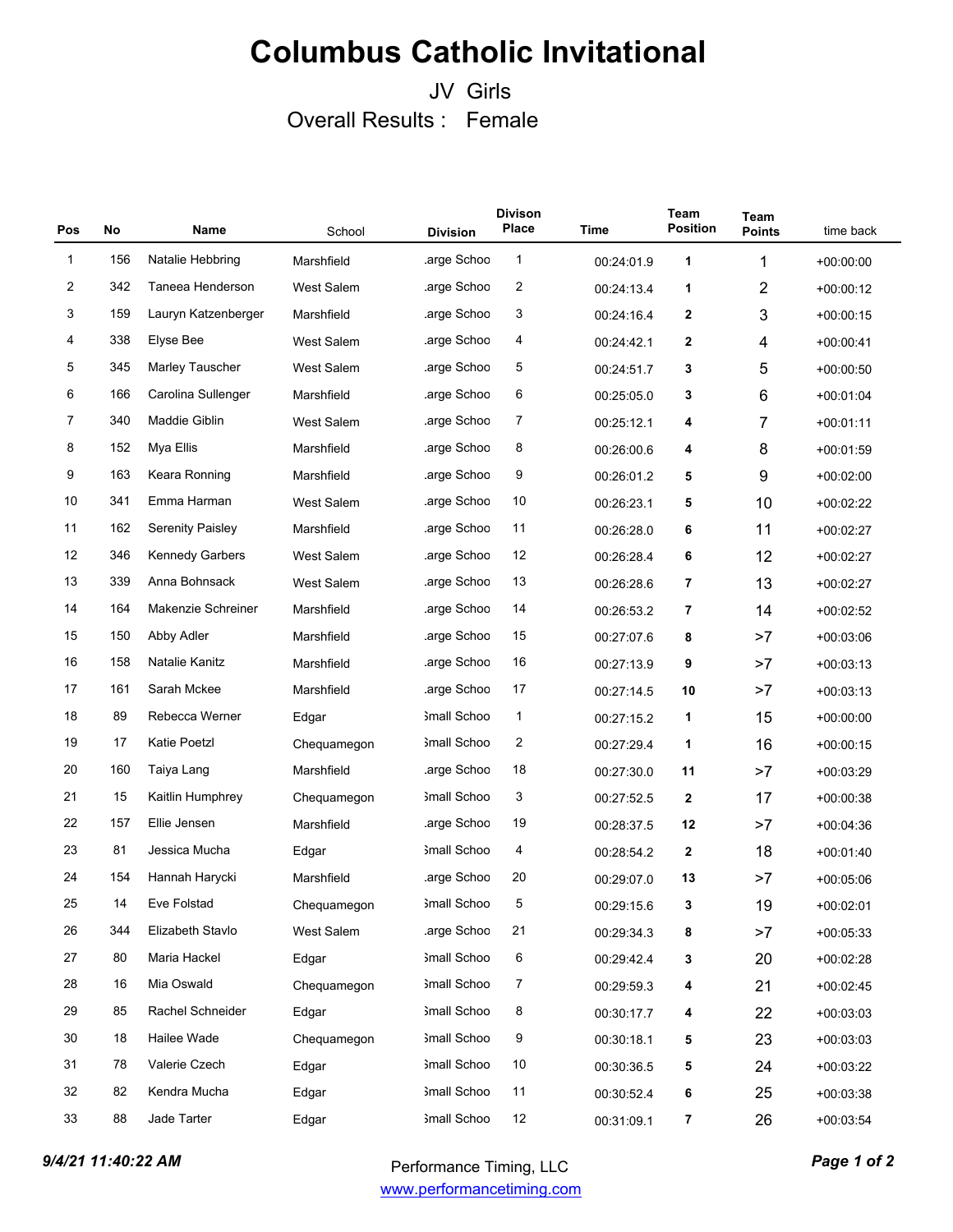### JV Girls Overall Results : Female

| Pos | No  | <b>Name</b>     | School     | <b>Division</b> | <b>Divison</b><br>Place | Time       | Team<br><b>Position</b> | Team<br><b>Points</b> | time back   |
|-----|-----|-----------------|------------|-----------------|-------------------------|------------|-------------------------|-----------------------|-------------|
| 34  | 155 | Ava Hasenbank   | Marshfield | arge Schoo      | 22                      | 00:32:19.2 | 14                      | >7                    | $+00.08.18$ |
| 35  | 87  | Erica Socha     | Edgar      | Small Schoo     | 13                      | 00:33:13.2 | 8                       | >7                    | $+00.05.59$ |
| 36  | 153 | Kiarra Grosbier | Marshfield | arge Schoo      | 23                      | 00:34:24.3 | 15                      | >7                    | $+00:10:23$ |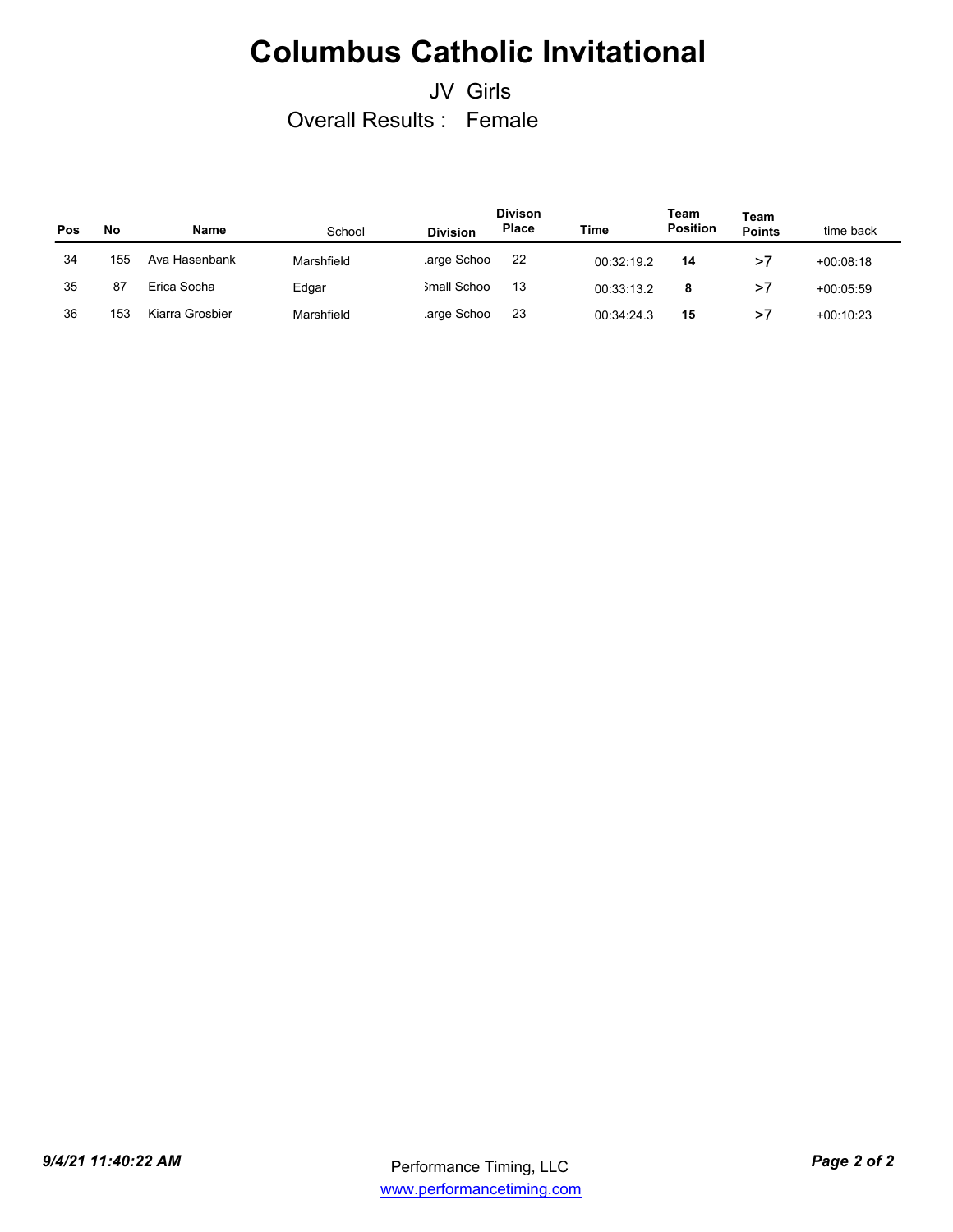#### Middle School

Team Results

5 members per team used to calculate result

#### *Team type: MS Boys*

| <b>Team Placing</b> | <b>Team Name</b>         | <b>Team Result</b> | <b>Finishers in Team</b> |
|---------------------|--------------------------|--------------------|--------------------------|
|                     | <b>Columbus Catholic</b> | 49                 | 6                        |
| 2                   | Stratford                | 56                 | 8                        |
| 3                   | <b>McDonell Central</b>  | 69                 | 11                       |
| 4                   | Marshfield               | 81                 | 8                        |
| 5                   | Edgar                    | 112                | 6                        |
| 6                   | Chequamegon              | 142                | 6                        |
|                     | Loyal/Greenwood          |                    | 3                        |
|                     | Neillsville              |                    | 2                        |
|                     | Owen-Withee              |                    | 2                        |

#### *Team type: MS Girls*

| <b>Team Placing</b> | <b>Team Name</b>         | <b>Team Result</b> | <b>Finishers in Team</b> |
|---------------------|--------------------------|--------------------|--------------------------|
|                     | Marshfield               | 35                 | 12                       |
| $\overline{2}$      | Chequamegon              | 37                 | 15                       |
| 3                   | Edgar                    | 94                 | 5                        |
| 4                   | <b>McDonell Central</b>  | 114                | 6                        |
| 5                   | Stratford                | 115                | 9                        |
| 6                   | Owen-Withee              | 116                | 6                        |
|                     | <b>Columbus Catholic</b> |                    | 4                        |
|                     | Loyal/Greenwood          |                    | 2                        |
|                     | Neillsville              |                    | 3                        |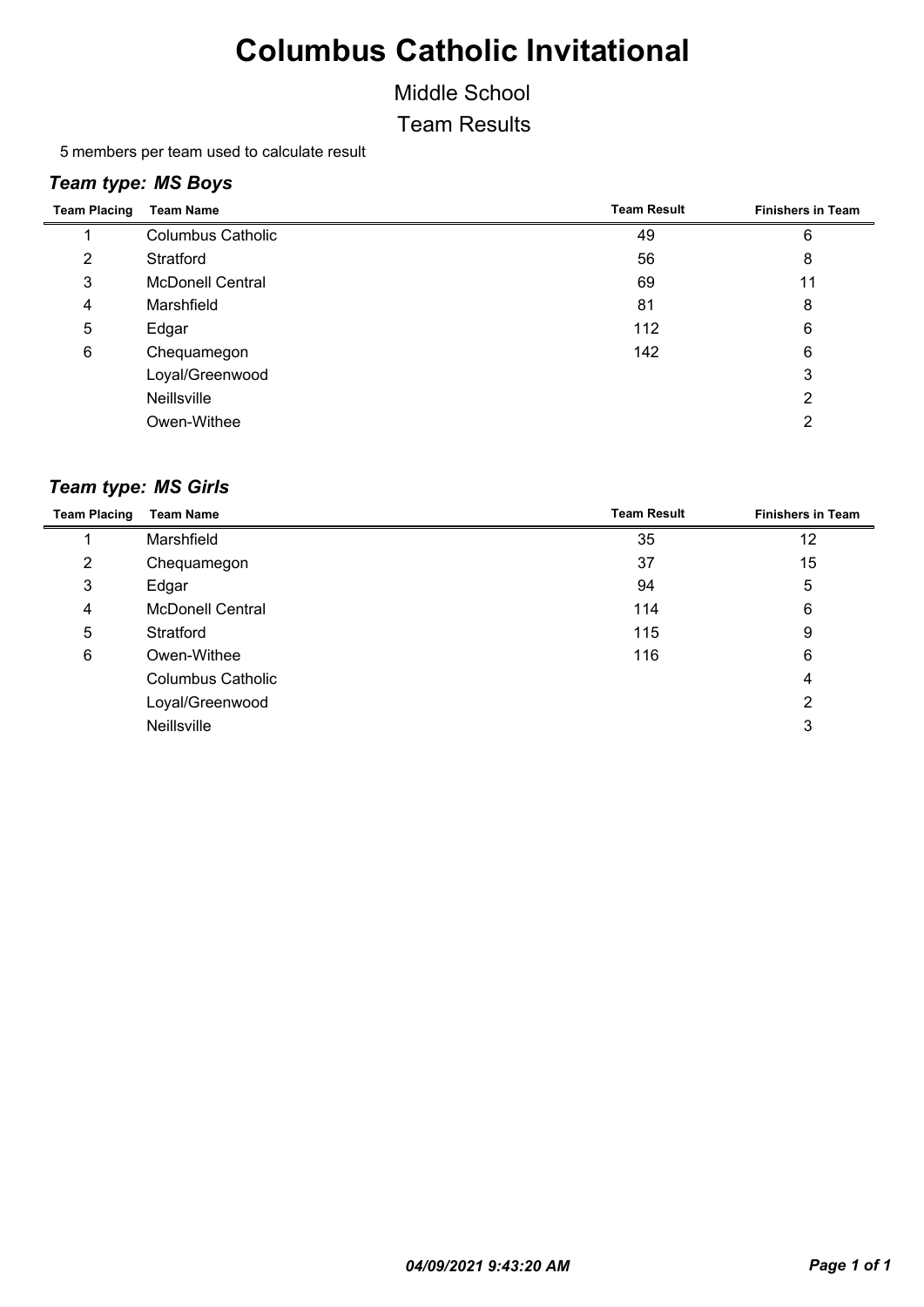Middle School

Overall Results : MS Boys Male

| <b>Pos</b> | <b>No</b> | <b>Name</b>              | Team                     | <b>Grade</b> | <b>Time</b> | <b>Team</b><br><b>Position</b> | <b>Team</b><br><b>Points</b> | <b>Pace</b>  |
|------------|-----------|--------------------------|--------------------------|--------------|-------------|--------------------------------|------------------------------|--------------|
| 1          | 278       | Colton Paczkowski        | Owen-Withee              |              | 00:13:20.6  | 1                              | $5$                          | $6:40$ min/m |
| 2          | 94        | Cade Koch                | Edgar                    |              | 00:13:28.7  | 1                              | 1                            | $6:44$ min/m |
| 3          | 63        | Elijah Wolf              | <b>Columbus Catholic</b> |              | 00:13:35.2  | 1                              | 2                            | $6:47$ min/m |
| 4          | 328       | Mathias Kaiser           | Stratford                |              | 00:13:57.9  | 1                              | 3                            | $6:58$ min/m |
| 5          | 175       | Lincoln Berger           | Marshfield               |              | 00:14:02.2  | 1                              | 4                            | $7:01$ min/m |
| 6          | 126       | Roman Ostermann          | Loyal/Greenwood          |              | 00:14:11.2  | 1                              | $5$                          | $7:05$ min/m |
| 7          | 177       | <b>Ethan Drevlow</b>     | Marshfield               |              | 00:14:20.1  | 2                              | 5                            | $7:10$ min/m |
| 8          | 97        | Dillan Sondelski         | Edgar                    |              | 00:14:25.6  | 2                              | 6                            | $7:12$ min/m |
| 9          | 62        | James Wojcik             | <b>Columbus Catholic</b> |              | 00:14:33.9  | 2                              | 7                            | $7:16$ min/m |
| 10         | 219       | Owen Clark               | <b>McDonell Central</b>  |              | 00:14:37.8  | 1                              | 8                            | $7:18$ min/m |
| 11         | 263       | Chase Uptergrove         | Neillsville              |              | 00:14:42.4  | 1                              | $5$                          | $7:21$ min/m |
| 12         | 327       | Henry Heeg               | Stratford                |              | 00:15:02.4  | 2                              | 9                            | $7:31$ min/m |
| 13         | 58        | Zack Christensen         | <b>Columbus Catholic</b> |              | 00:15:04.9  | 3                              | 10                           | $7:32$ min/m |
| 14         | 323       | Joey Cable               | Stratford                |              | 00:15:07.0  | 3                              | 11                           | $7:33$ min/m |
| 15         | 217       | Sam Bresina              | <b>McDonell Central</b>  |              | 00:15:14.1  | 2                              | 12                           | 7:37 min/m   |
| 16         | 218       | Johnny Bullard           | <b>McDonell Central</b>  |              | 00:15:15.0  | 3                              | 13                           | $7:37$ min/m |
| 17         | 60        | Nathan Scheer            | <b>Columbus Catholic</b> |              | 00:15:16.9  | 4                              | 14                           | $7:38$ min/m |
| 18         | 322       | John Buck                | Stratford                |              | 00:15:17.6  | 4                              | 15                           | $7:38$ min/m |
| 19         | 59        | <b>Wyatt Esker</b>       | <b>Columbus Catholic</b> |              | 00:15:33.4  | 5                              | 16                           | $7:46$ min/m |
| 20         | 220       | Nick Flashinski          | <b>McDonell Central</b>  |              | 00:15:43.2  | 4                              | 17                           | $7:51$ min/m |
| 21         | 326       | <b>CARTER FOSTER</b>     | Stratford                |              | 00:15:58.8  | 5                              | 18                           | $7:59$ min/m |
| 22         | 226       | <b>Colton Meyer</b>      | <b>McDonell Central</b>  |              | 00:16:11.8  | 5                              | 19                           | $8:05$ min/m |
| 23         | 324       | Declan Fisher            | Stratford                |              | 00:16:15.5  | 6                              | 20                           | 8:07 min/m   |
| 24         | 27        | Aiden Bushman            | Chequamegon              |              | 00:16:18.9  | 1                              | 21                           | 8:09 min/m   |
| 25         | 178       | Alexander Parker         | Marshfield               |              | 00:16:26.1  | 3                              | 22                           | $8:13$ min/m |
| 26         | 176       | <b>Emerson DeJarlais</b> | Marshfield               |              | 00:16:28.9  | 4                              | 23                           | $8:14$ min/m |
| 27         | 227       | <b>Teddy Petefish</b>    | <b>McDonell Central</b>  |              | 00:16:37.6  | 6                              | 24                           | $8:18$ min/m |
| 28         | 33        | Mitchell Yunk            | Chequamegon              |              | 00:16:44.9  | $\mathbf{2}$                   | 25                           | 8:22 min/m   |
| 29         | 325       | <b>Austin Foster</b>     | Stratford                |              | 00:17:10.3  | 7                              | 26                           | 8:35 min/m   |
| 30         | 182       | Paul Ugoretz             | Marshfield               |              | 00:17:11.1  | 5                              | 27                           | 8:35 min/m   |
| 31         | 32        | Lucas Walker             | Chequamegon              |              | 00:17:15.3  | 3                              | 28                           | 8:37 min/m   |
| 32         | 125       | Lucas Neilsen            | Loyal/Greenwood          |              | 00:17:17.6  | 2                              | $5$                          | $8:38$ min/m |
| 33         | 221       | Karson Galvez            | McDonell Central         |              | 00:17:33.2  | 7                              | 29                           | $8:46$ min/m |
| 34         | 28        | Harrison Graceffa        | Chequamegon              |              | 00:17:36.2  | 4                              | 30                           | 8:48 min/m   |
| 35         | 277       | Connor Hanson            | Owen-Withee              |              | 00:18:02.0  | 2                              | $5$                          | 9:01 min/m   |
| 36         | 179       | <b>Connor Reisner</b>    | Marshfield               |              | 00:18:22.9  | 6                              | 31                           | $9:11$ min/m |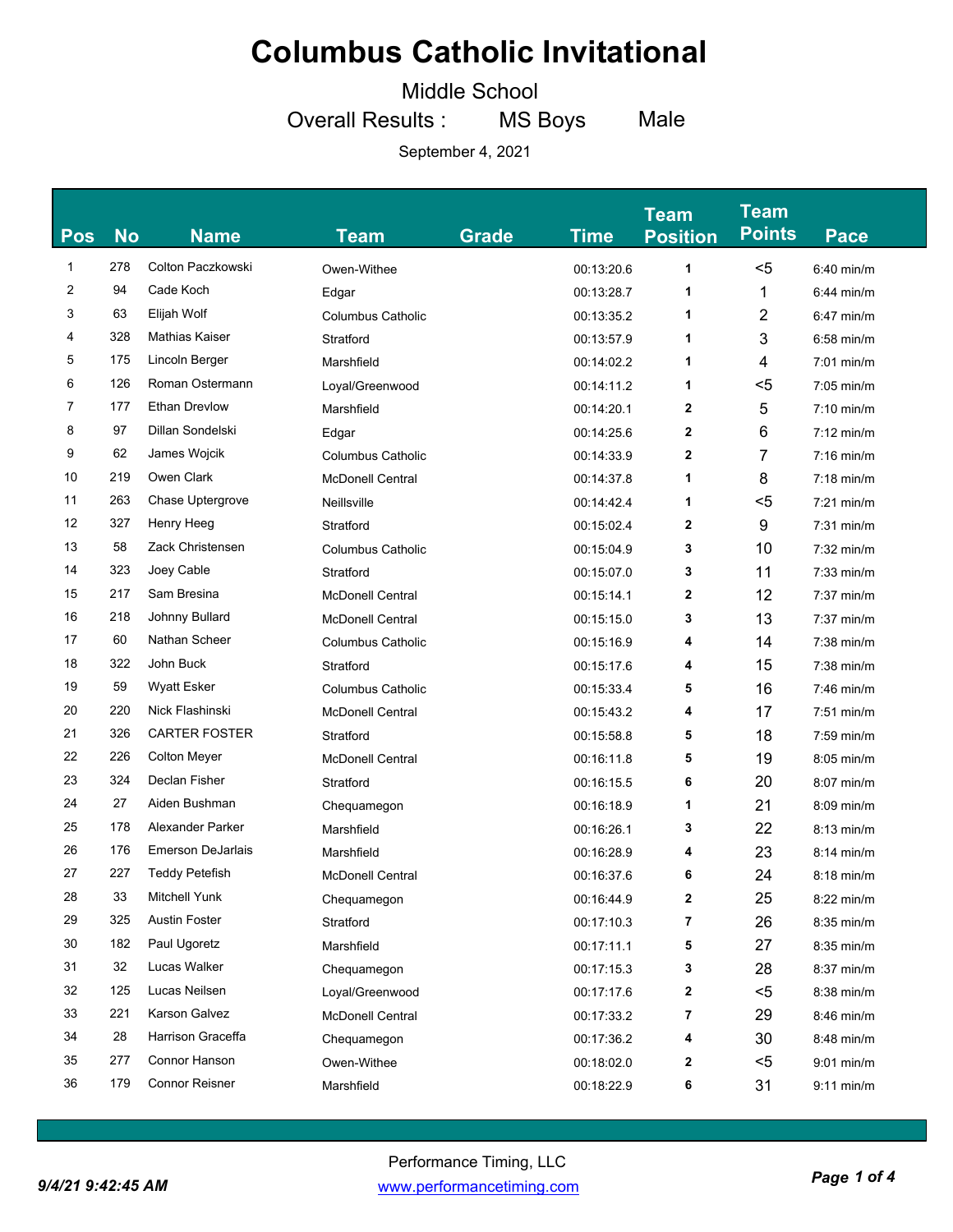Middle School

Overall Results : MS Boys Male

| Pos | <b>No</b> | <b>Name</b>             | <b>Team</b>             | <b>Grade</b> | Time       | <b>Team</b><br><b>Position</b> | <b>Team</b><br><b>Points</b> | <b>Pace</b>   |
|-----|-----------|-------------------------|-------------------------|--------------|------------|--------------------------------|------------------------------|---------------|
| 37  | 184       | <b>Benjamin Willes</b>  | Marshfield              |              | 00:18:30.4 | 7                              | 32                           | $9:15$ min/m  |
| 38  | 61        | Vickram Sinha           | Columbus Catholic       |              | 00:18:32.7 | 6                              | 33                           | $9:16$ min/m  |
| 39  | 229       | Peter Wollmer           | <b>McDonell Central</b> |              | 00:19:05.4 | 8                              | >7                           | $9:32$ min/m  |
| 40  | 95        | <b>Trent Murkowski</b>  | Edgar                   |              | 00:19:06.6 | 3                              | 34                           | $9:33$ min/m  |
| 41  | 92        | <b>Trevor Apfelbeck</b> | Edgar                   |              | 00:19:27.7 | 4                              | 35                           | $9:43$ min/m  |
| 42  | 93        | <b>Brenden Imhoff</b>   | Edgar                   |              | 00:19:30.6 | 5                              | 36                           | $9:45$ min/m  |
| 43  | 329       | Daniel Mcmeeken         | Stratford               |              | 00:19:41.2 | 8                              | >7                           | $9:50$ min/m  |
| 44  | 259       | Claiton Anderson-Ruskin | Neillsville             |              | 00:20:17.6 | $\mathbf{2}$                   | $5$                          | $10:08$ min/m |
| 45  | 180       | <b>Ehmrey Schmoll</b>   | Marshfield              |              | 00:20:52.7 | 8                              | >7                           | $10:26$ min/m |
| 46  | 96        | Fynn Olmsted            | Edgar                   |              | 00:20:54.1 | 6                              | 37                           | $10:27$ min/m |
| 47  | 124       | Mason Kohnert           | Loyal/Greenwood         |              | 00:22:04.1 | 3                              | $5$                          | $11:02$ min/m |
| 48  | 224       | Sam Kasper              | <b>McDonell Central</b> |              | 00:22:38.4 | 9                              | >7                           | $11:19$ min/m |
| 49  | 29        | <b>Wyatt Hinton</b>     | Chequamegon             |              | 00:22:47.7 | 5                              | 38                           | $11:23$ min/m |
| 50  | 228       | <b>Scott Tetrault</b>   | <b>McDonell Central</b> |              | 00:24:17.7 | 10                             | >7                           | $12:08$ min/m |
| 51  | 30        | Ethan Humphrey          | Chequamegon             |              | 00:24:46.9 | 6                              | 39                           | $12:23$ min/m |
| 52  | 223       | Quinnton Herr           | <b>McDonell Central</b> |              | 00:25:17.9 | 11                             | >7                           | 12:38 min/m   |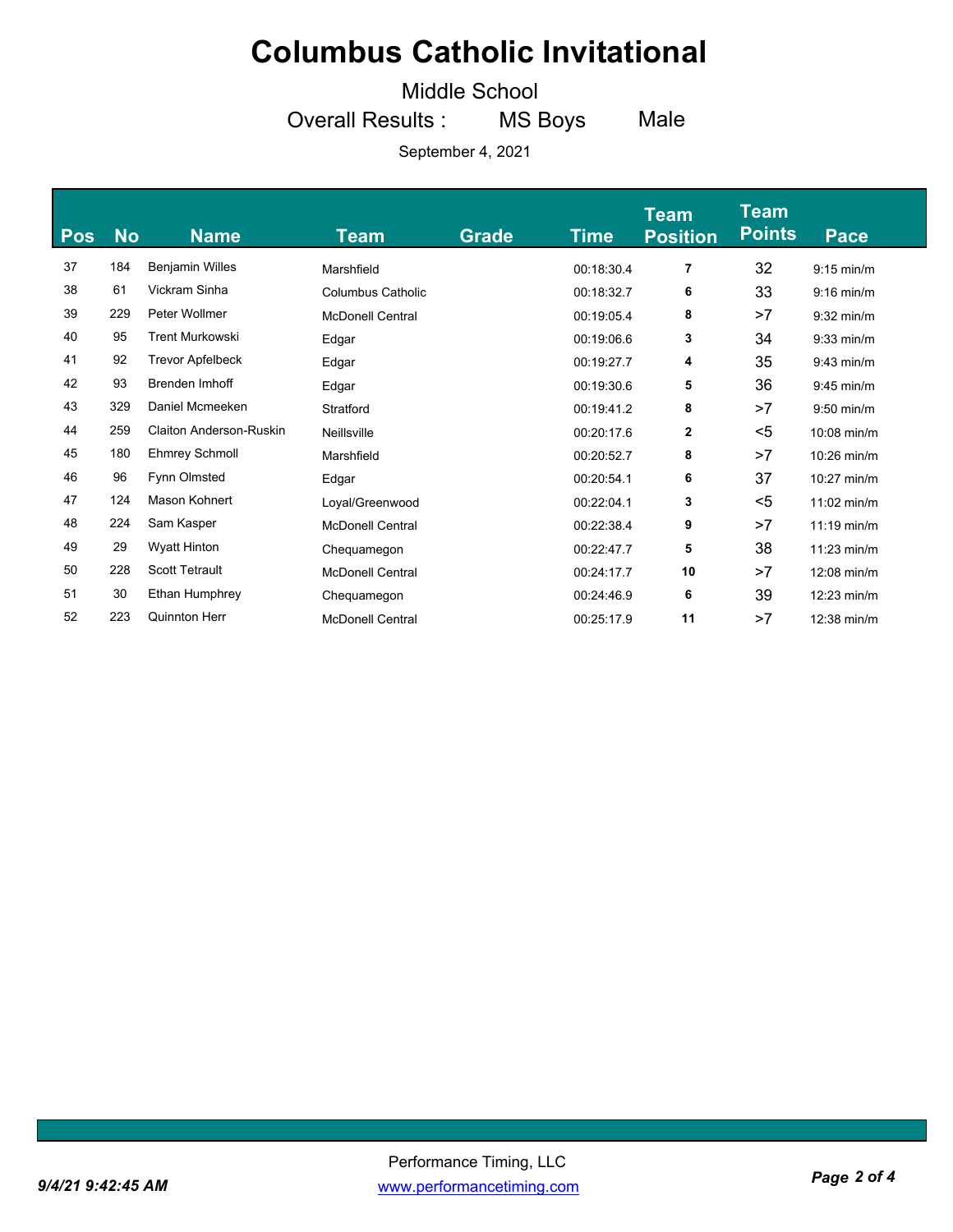Middle School

Overall Results : MS Girls Female

| <b>Pos</b> | <b>No</b> | <b>Name</b>              | Team                     | <b>Grade</b> | <b>Time</b> | <b>Team</b><br><b>Position</b> | <b>Team</b><br><b>Points</b> | <b>Pace</b>  |
|------------|-----------|--------------------------|--------------------------|--------------|-------------|--------------------------------|------------------------------|--------------|
| 1          | 995       | <b>Adison Bablick</b>    | Chequamegon              |              | 00:14:24.4  | 1                              | 1                            | $7:12$ min/m |
| 2          | 1000      | Mady Ernst               | Chequamegon              |              | 00:14:24.6  | 2                              | $\overline{2}$               | $7:12$ min/m |
| 3          | 117       | <b>Summer Smith</b>      | Loyal/Greenwood          |              | 00:14:37.9  | 1                              | <5                           | $7:18$ min/m |
| 4          | 11        | <b>Mallory Smith</b>     | Chequamegon              |              | 00:15:02.2  | 3                              | 3                            | $7:31$ min/m |
| 5          | 138       | Ava Forst                | Marshfield               |              | 00:15:18.8  | 1                              | 4                            | $7:39$ min/m |
| 6          | 72        | Ashley Krause            | Edgar                    |              | 00:15:24.7  | 1                              | 5                            | 7:42 min/m   |
| 7          | 52        | Abby Wojcik              | <b>Columbus Catholic</b> |              | 00:16:10.4  | 1                              | $5$                          | $8:05$ min/m |
| 8          | 135       | Kassidy Christopher      | Marshfield               |              | 00:16:20.2  | 2                              | 6                            | 8:10 min/m   |
| 9          | 141       | Adeline Lonsdale         | Marshfield               |              | 00:16:23.9  | 3                              | 7                            | $8:11$ min/m |
| 10         | 136       | <b>Emmalynn Clements</b> | Marshfield               |              | 00:16:25.2  | 4                              | 8                            | $8:12$ min/m |
| 11         | 76        | Sam Schmidt              | Edgar                    |              | 00:16:26.2  | 2                              | 9                            | $8:13$ min/m |
| 12         | 140       | Madelynne Kundinger      | Marshfield               |              | 00:16:26.9  | 5                              | 10                           | $8:13$ min/m |
| 13         | 143       | Miriam McKee             | Marshfield               |              | 00:16:29.9  | 6                              | 11                           | $8:14$ min/m |
| 14         | 137       | <b>Claire Dorshorst</b>  | Marshfield               |              | 00:16:32.4  | 7                              | 12                           | $8:16$ min/m |
| 15         | 269       | Adelynn Petersen         | Owen-Withee              |              | 00:16:37.4  | 1                              | 13                           | $8:18$ min/m |
| 16         | 205       | Helanya Flashinski       | <b>McDonell Central</b>  |              | 00:16:39.9  | 1                              | 14                           | $8:19$ min/m |
| 17         | 13        | Melissa Vittone          | Chequamegon              |              | 00:16:42.2  | 4                              | 15                           | $8:21$ min/m |
| 18         | 998       | Jalen Brunell            | Chequamegon              |              | 00:16:43.9  | 5                              | 16                           | $8:21$ min/m |
| 19         | 50        | Abigail Schuld           | <b>Columbus Catholic</b> |              | 00:16:44.4  | 2                              | $5$                          | $8:22$ min/m |
| 20         | 315       | Jaela Jochimsen          | Stratford                |              | 00:16:45.2  | 1                              | 17                           | $8:22$ min/m |
| 21         | 116       | <b>Bailey Eckes</b>      | Loyal/Greenwood          |              | 00:16:45.2  | 2                              | $5$                          | $8:22$ min/m |
| 22         | 145       | Erika Sleznkow           | Marshfield               |              | 00:16:50.8  | 8                              | >7                           | $8:25$ min/m |
| 23         | 268       | Alanna Hubbard           | Owen-Withee              |              | 00:17:13.1  | 2                              | 18                           | 8:36 min/m   |
| 24         | 77        | Samantha Schneider       | Edgar                    |              | 00:17:20.7  | 3                              | 19                           | 8:40 min/m   |
| 25         | 51        | Kenai Volkman            | <b>Columbus Catholic</b> |              | 00:17:22.5  | 3                              | $5$                          | 8:41 min/m   |
| 26         | 208       | Mikayla Tetrault         | <b>McDonell Central</b>  |              | 00:17:26.9  | 2                              | 20                           | 8:43 min/m   |
| 27         | 313       | Kaylie Mchugh            | Stratford                | 8            | 00:17:27.7  | 2                              | 21                           | 8:43 min/m   |
| 28         | 312       | <b>Lily Dabbert</b>      | Stratford                | 8            | 00:17:28.7  | 3                              | 22                           | 8:44 min/m   |
| 29         | 207       | Ella Rubenzer            | <b>McDonell Central</b>  |              | 00:17:37.4  | 3                              | 23                           | 8:48 min/m   |
| 30         | 204       | Evelyn Doyle             | <b>McDonell Central</b>  |              | 00:17:43.8  | 4                              | 24                           | $8:51$ min/m |
| 31         | 320       | Ava Wenzel               | Stratford                |              | 00:17:55.9  | 4                              | 25                           | 8:57 min/m   |
| 32         | 267       | <b>Tegan Hatlestad</b>   | Owen-Withee              |              | 00:17:57.7  | 3                              | 26                           | $8:58$ min/m |
| 33         | 74        | Adeline Peterson         | Edgar                    |              | 00:18:05.4  | 4                              | 27                           | $9:02$ min/m |
| 34         | 365       | Delanie Hatlestad        | Owen-Withee              | 6            | 00:18:16.4  | 4                              | 28                           | $9:08$ min/m |
| 35         | 999       | Malila Durand            | Chequamegon              |              | 00:18:20.5  | 6                              | 29                           | $9:10$ min/m |
| 36         | 249       | Ella Dittner             | Neillsville              |              | 00:18:22.2  | 1                              | $5$                          | $9:11$ min/m |